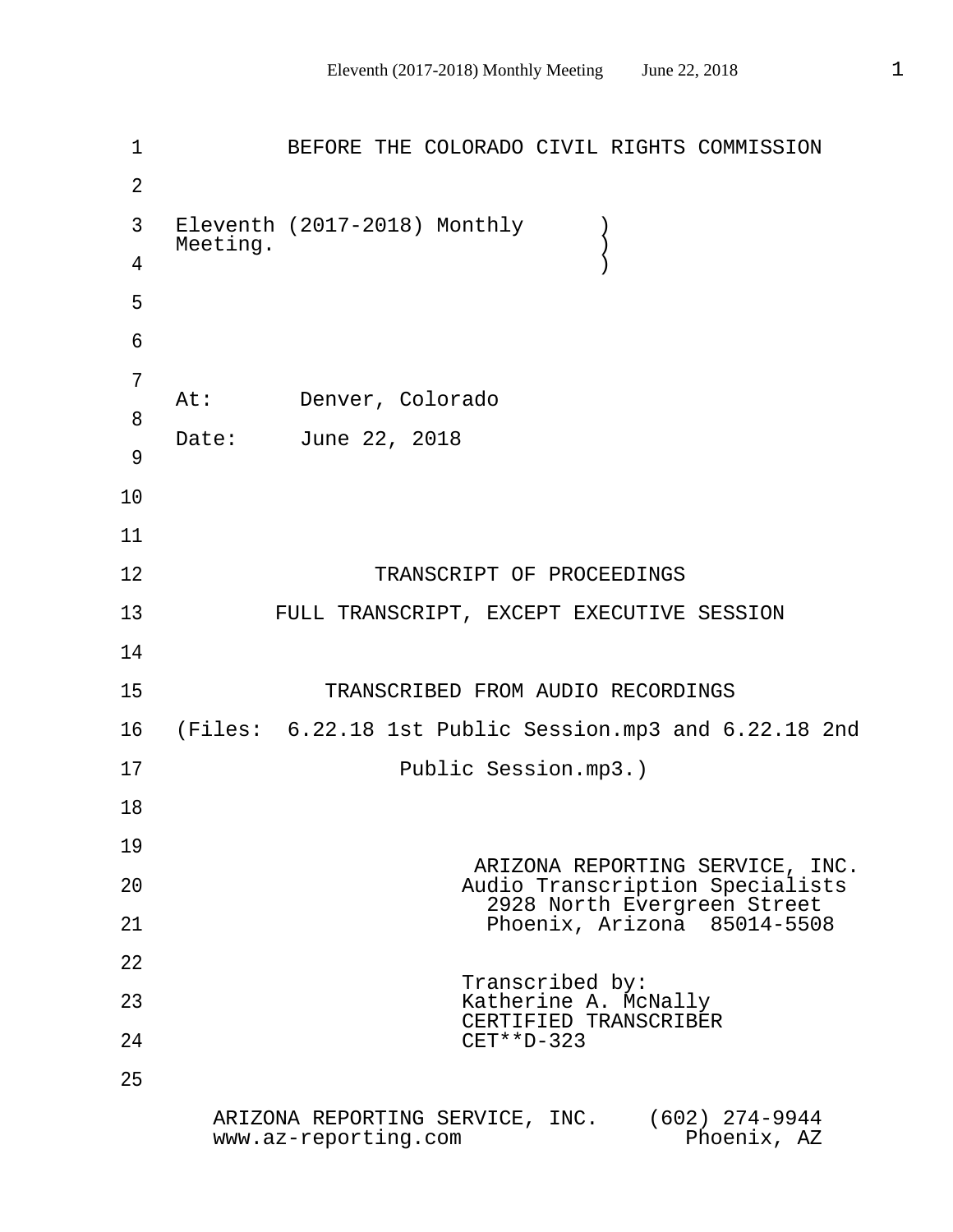1 BE IT REMEMBERED that a Monthly Meeting was held 2 at the Civic Center Plaza, Conference Room 110-D, 1560 3 Broadway, Denver, Colorado, commencing on the 22nd day 4 of June, 2018. 5 6 BEFORE: ANTHONY ARAGON, Chairman RITA LEWIS, Commissioner 7 CHARLES GARCIA, Commissioner CAROL FABRIZIO, Commissioner 8 JESSICA POCOCK, Commissioner DR. MIGUEL ELIAS, Commissioner 9 10 APPEARANCES: 11 For the Colorado Civil Rights Commission: 12 Adriana Carmona, Coordinator 13 Aubrey Elenis, Director 14 Billy Seiber, Attorney General's Office 15 Katherine Aidala, Attorney General's Office 16 17 18 19 20 21 22 23 24 25 ARIZONA REPORTING SERVICE, INC. (602) 274-9944 www.az-reporting.com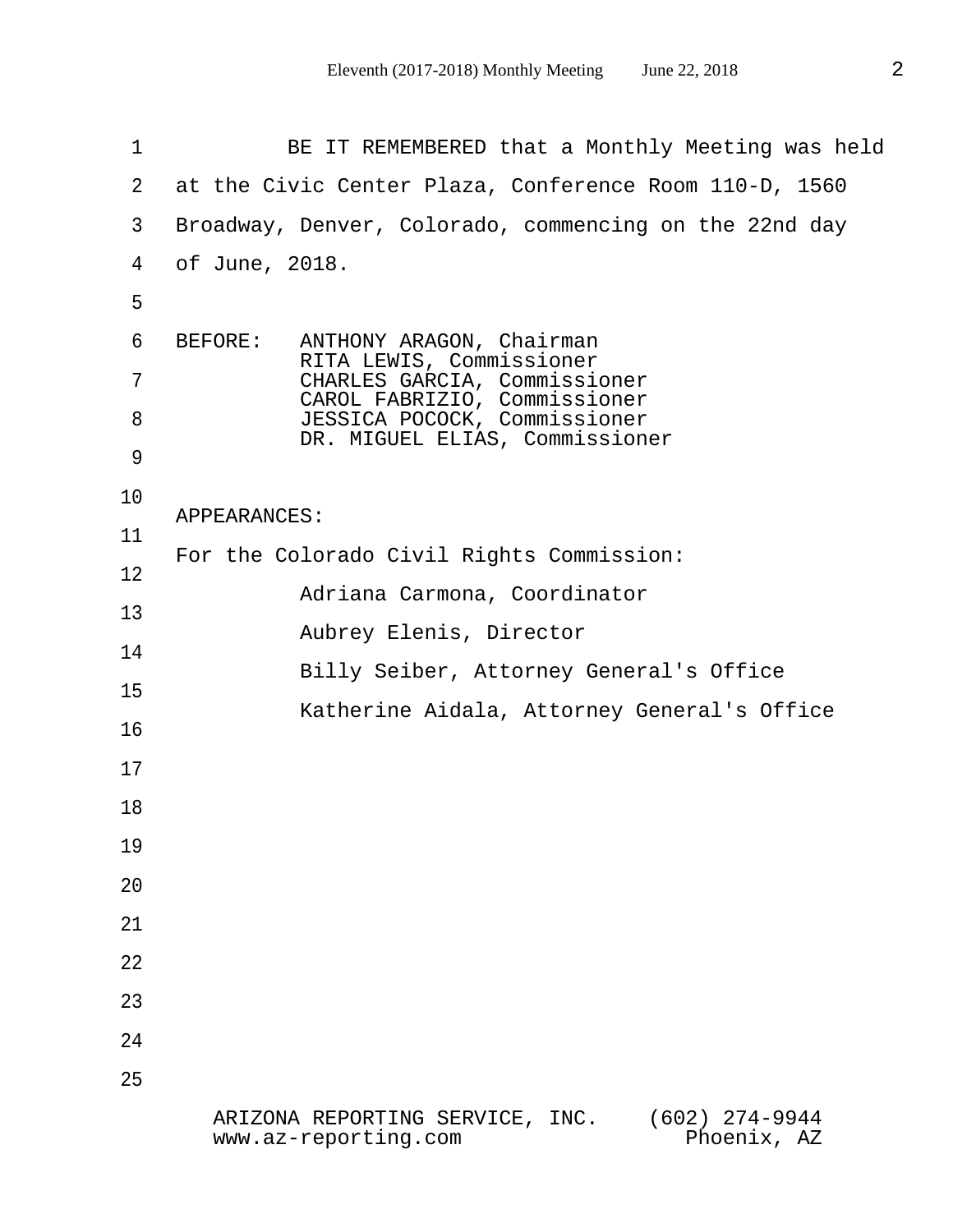1 (Commencement of audio recording file labeled 2 6.22.18 1st Public Session at 00:00:00.) 3 CHAIR ARAGON: -- to order the 11th monthly 4 meeting of the Colorado Civil Rights Commission. If we 5 could all go around the room and introduce ourselves, 6 please, starting with Commissioner Lewis from Denver. 7 MS. LEWIS: Rita Lewis from Denver. 8 MR. GARCIA: Charlie Garcia, Denver. 9 MS. FABRIZIO: Commissioner Carol Fabrizio, 10 Denver. 11 MS. POCOCK: Jessie Pocock, Colorado Springs. 12 CHAIR ARAGON: Good morning, Commissioner 13 Aragon, Chair of the Commission, from Denver. 14 And Commissioner -- 15 DR. ELIAS: Dr. Miguel Elias (indiscernible) 16 Commissioner from Pueblo. 17 MS. CARMONA: Adriana Carmona, with the 18 Division. 19 MS. ELENIS: Aubrey Elenis, with the Division. 20 MR. SEIBER: Billy Seiber, counsel to the 21 Commission. 22 MS. AIDALA: I'm Katherine Aidala from the 23 Attorney General's Office, counsel to the -- for the 24 Division and sitting in for Vince Morscher today. 25 CHAIR ARAGON: Good morning. Welcome. ARIZONA REPORTING SERVICE, INC. (602) 274-9944  $www.az-reporting.com$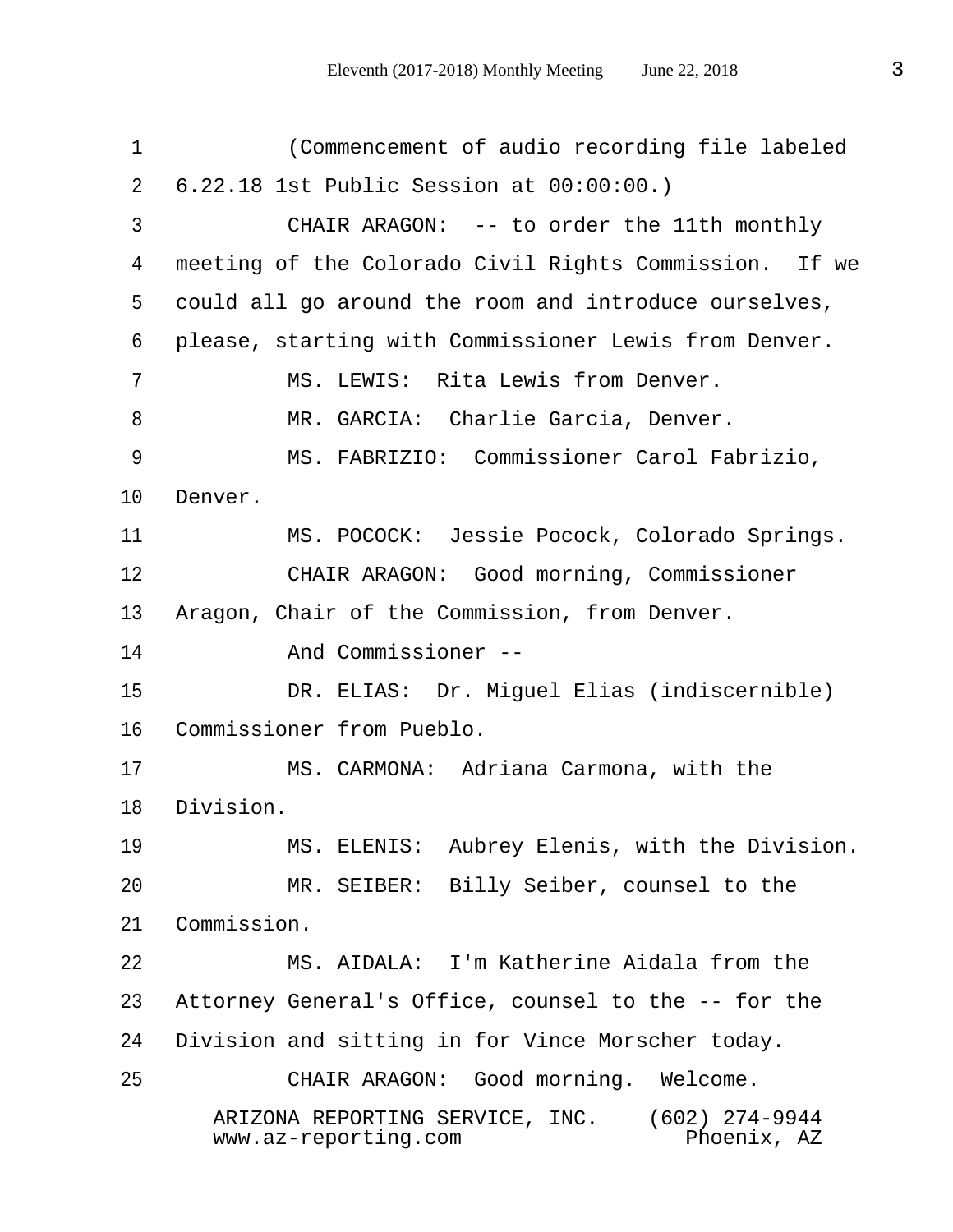| $\mathbf 1$  | Okay. The first item on the agenda -- or                                                   |
|--------------|--------------------------------------------------------------------------------------------|
| $2^{\circ}$  | second, I should say -- is the approval of the public                                      |
| $\mathsf{3}$ | session minutes of May 24, 2018. Do I have a motion?                                       |
| 4            | FEMALE SPEAKER: I move to approve.                                                         |
| 5            | DR. ELIAS: I'll make a motion.                                                             |
| 6            | CHAIR ARAGON: Motion. Okay. Thank you,                                                     |
| 7            | Commissioner Elias. Second?                                                                |
| 8            | FEMALE SPEAKER: Second.                                                                    |
| 9            | CHAIR ARAGON: Second. Any discussion?                                                      |
| 10           | All those in favor, signify by saying aye.                                                 |
| 11           | (A chorus of ayes.)                                                                        |
| 12           | CHAIR ARAGON: Opposed? Abstentions?                                                        |
| 13           | That motion carries. Thank you.                                                            |
| 14           | COM. FABRIZIO: I'll abstain.                                                               |
| 15           | CHAIR ARAGON: Oh, Commissioner Fabrizio,                                                   |
| 16           | abstention? Abstain?                                                                       |
| 17           | COM. FABRIZIO: Yeah.                                                                       |
| 18           | CHAIR ARAGON: Okay. That's still okay. We                                                  |
| 19           | still have four. Okay. Great.                                                              |
| 20           | Director's report.                                                                         |
| 21           | MS. ELENIS: So I thought that this would be a                                              |
| 22           | really good time to talk a little bit about the                                            |
| 23           | Masterpiece Cakeshop finding that came out a couple of                                     |
| 24           | weeks ago. And rather than just read the statement that                                    |
| 25           | we posted on our web site, on the CCRD web site, there                                     |
|              | $(602)$ 274-9944<br>ARIZONA REPORTING SERVICE, INC.<br>www.az-reporting.com<br>Phoenix, AZ |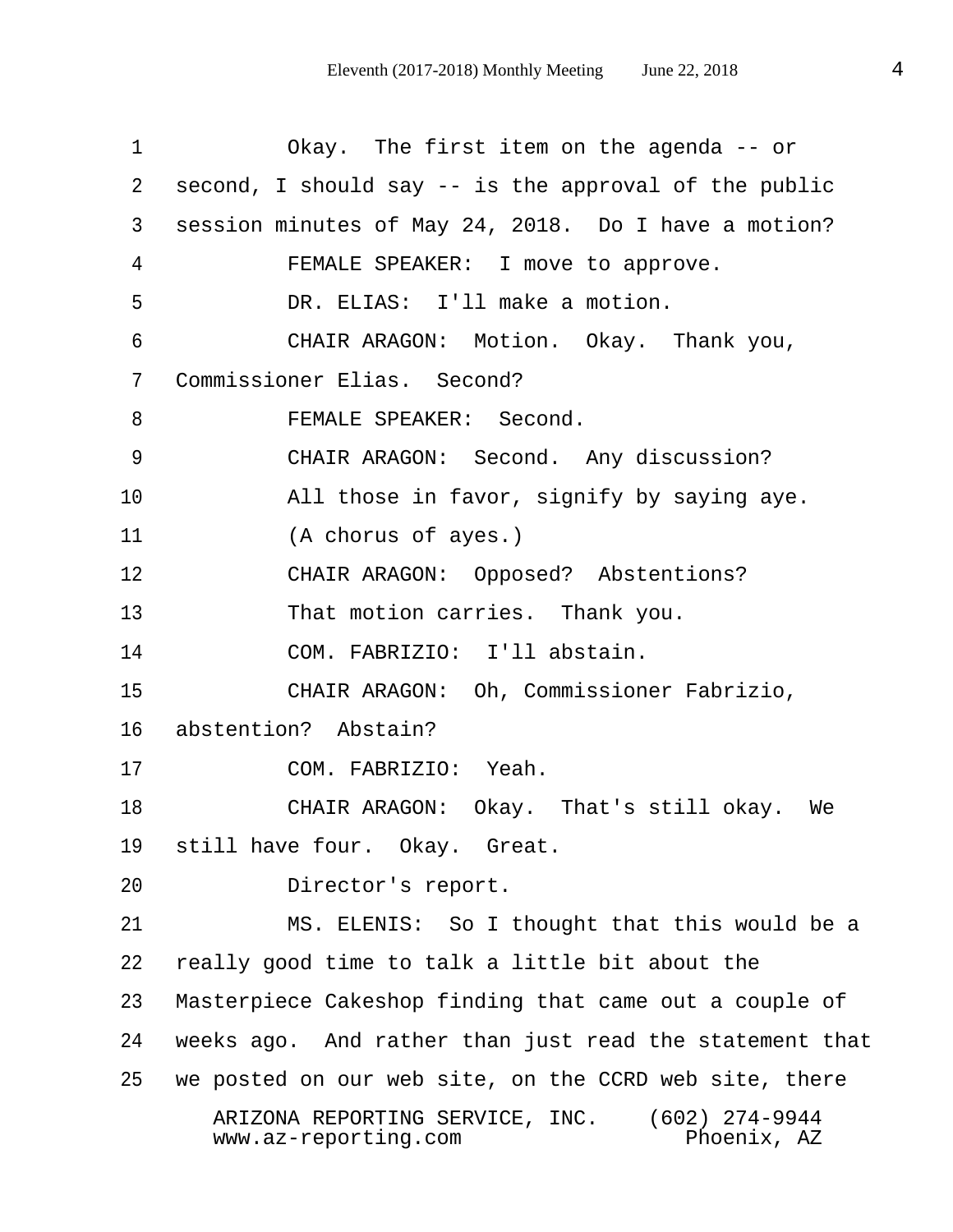1 was a presentation that I had prepared for one of the 2 Staff meetings upstairs. So I'm going to talk about a 3 few points from that. 4 COM. LEWIS: Commissioner Elias, can you put 5 your phone on mute? 6 DR. ELIAS: I beg your pardon? 7 COM. LEWIS: Could you put your phone on mute so 8 we can hear the Director? 9 DR. ELIAS: (Indiscernible.) Yeah. I'm going 10 to move my dog. I'll be back. Okay. 11 CHAIR ARAGON: Okay. 12 MS. ELENIS: Thank you. 13 So on June 4th, 2018, the Supreme Court ruled 14 that the Colorado Civil Rights Commission was neither 15 tolerant nor respectful of Mr. Phillips' sincerely-held 16 religious beliefs in this particular case. 17 Based on a Commissioner's statements, the Court 18 found that the proceedings did not honor the State's 19 solemn responsibility of fair and neutral enforcement of 20 Colorado's antidiscrimination laws. In the Court's 21 decision, the Justices found that while handling the 22 claims against the cakeshop, the Commission had shown -- 23 CHAIR ARAGON: Hold on. Aubrey, hold on. 24 So Commissioner Elias -- 25 DR. ELIAS: I'm going to another room. ARIZONA REPORTING SERVICE, INC. (602) 274-9944  $www.az-reporting.com$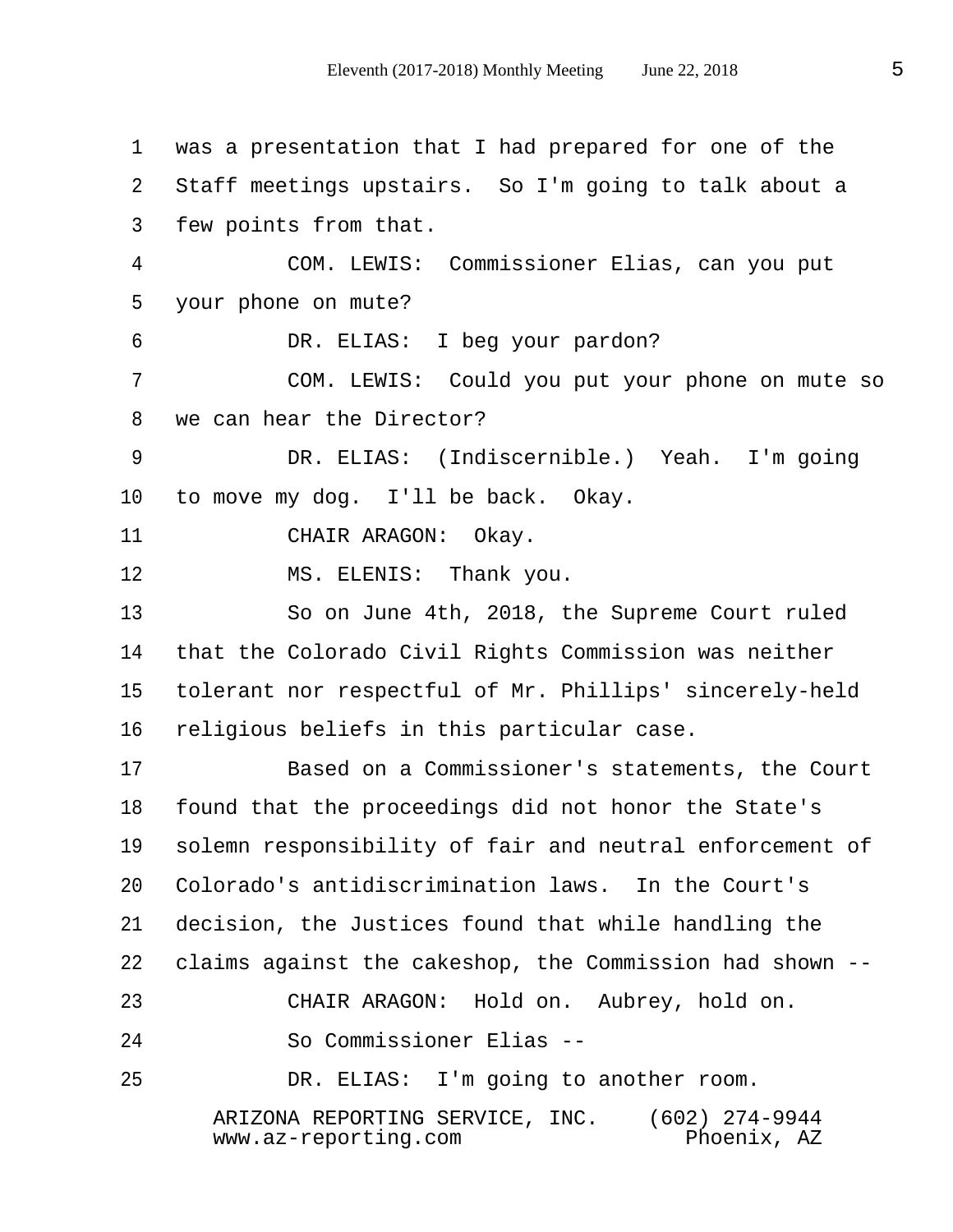1 CHAIR ARAGON: Yeah. Or just mute your phone. 2 COM. LEWIS: Could you just mute your phone? 3 CHAIR ARAGON: If you could mute your phone that 4 would be ideal. Sorry, Aubrey. 5 MS. ELENIS: I don't mind. 6 CHAIR ARAGON: Thank you. 7 COM. ELIAS: You bet. 8 MS. ELENIS: You think we're good? 9 CHAIR ARAGON: Yeah. 10 MS. ELENIS: Okay. So in the Court's 11 decision -- I'll try to talk a little bit louder too. I 12 know I have a small voice. 13 In the Court's decision, the Justices found that 14 while handling the claims against the cakeshop, the 15 Commission had shown hostility towards the baker's 16 religious beliefs, and in doing so violated his 17 religious rights under the First Amendment. 18 So while this was disappointing for us at the 19 Division, one of the important things to remember was 20 that the opinion was very narrow. So the Court made its 21 decision based on a specific set of facts and left open 22 many legal questions. So what's going to happen is 23 unfortunately those questions are going to have to be 24 decided in future litigation. 25 And the Court didn't answer the larger question

 ARIZONA REPORTING SERVICE, INC. (602) 274-9944  $www.az-reporting.com$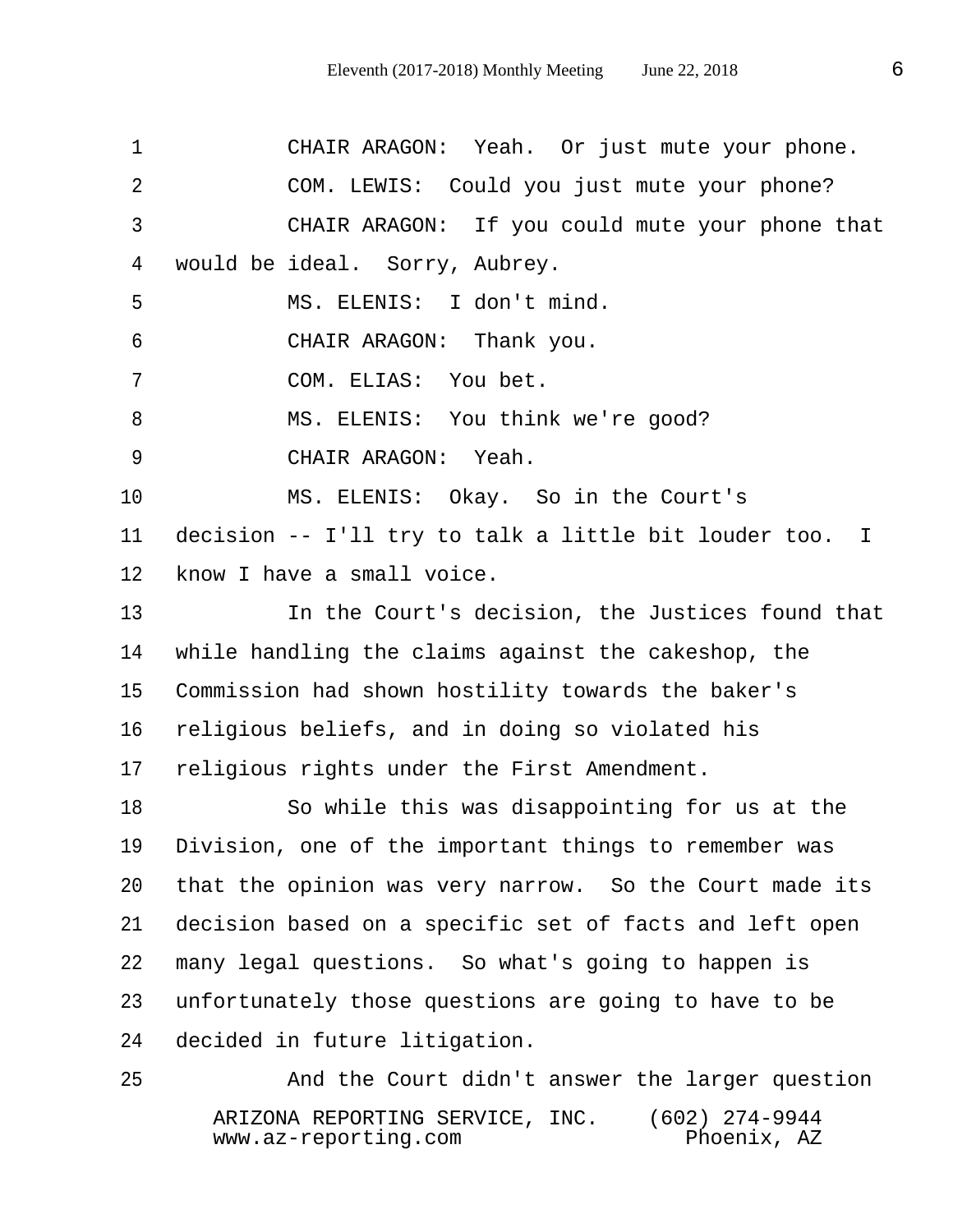1 on whether businesses can use religious views to exempt 2 themselves from antidiscrimination laws. And so that's 3 a question that's likely to come up again in front of 4 the Supreme Court pretty soon; right?

 5 So what we know at this point is that the 6 Colorado antidiscrimination laws -- they've remained 7 unaffected. So the Court made clear in its finding that 8 states like Colorado will continue to protect the LGBTQ 9 community.

10 The general rule was, before the finding, and 11 still is, that the First Amendment does not allow 12 business owners to deny members of the community equal 13 access to business services. So that means that the law 14 still protects members of the LGBTQ community who visit 15 places of public accommodation.

16 So what now in looking at the analysis of these 17 cases going forward? So in these cases going forward, 18 Commissioners and ALJs and others, including the Staff 19 at the Division, have to be careful how these issues are 20 framed so that it's clear that full consideration was 21 given to sincerely -- what is termed as sincerely-held 22 religious objections.

23 So the Court is basically sending a signal to 24 administrative bodies that that decision-making must be 25 consistent and objective with the guarantee that all ARIZONA REPORTING SERVICE, INC. (602) 274-9944  $www.az-reporting.com$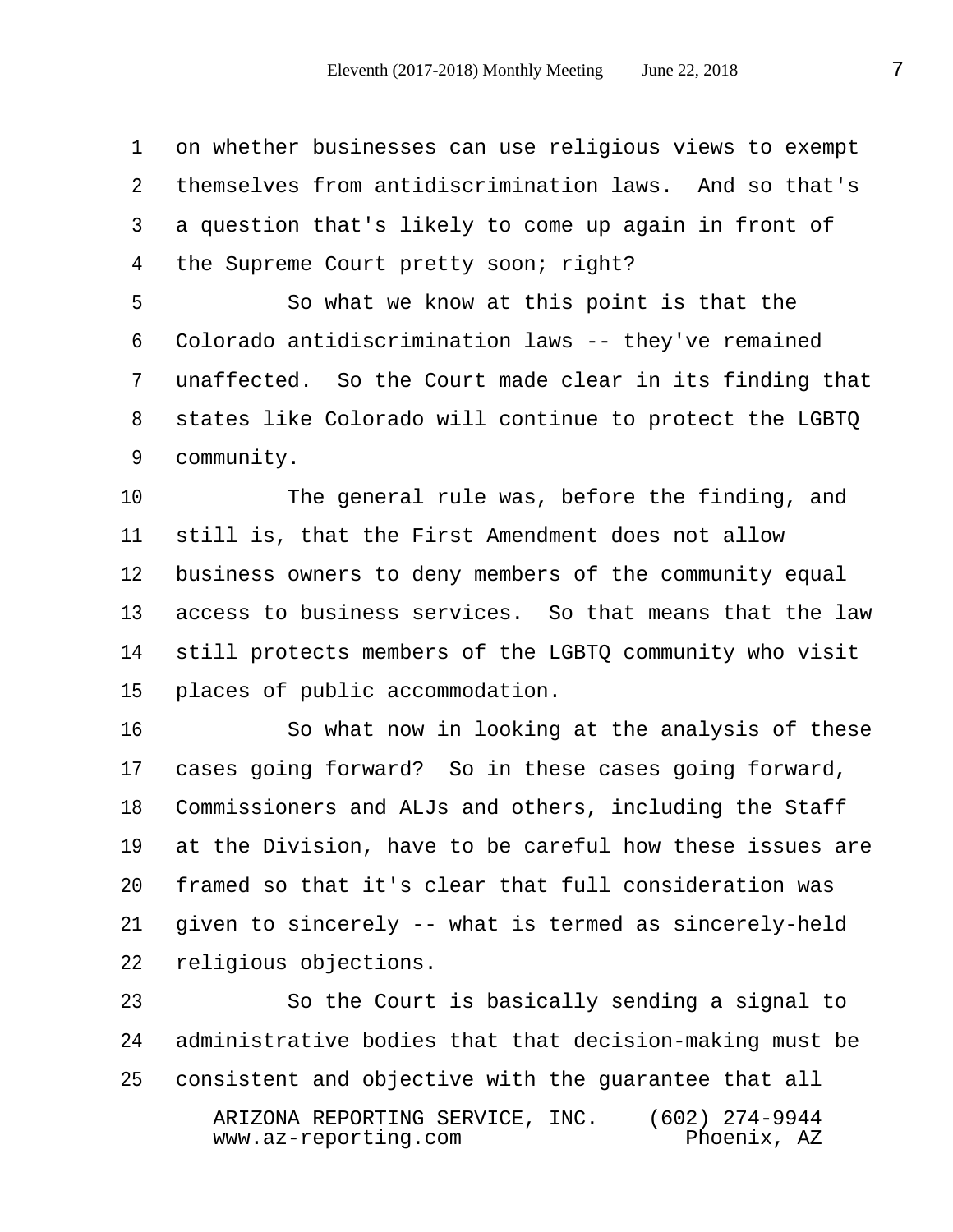1 laws are applied in a manner that is neutral towards 2 religion.

 3 So for us, that's a bit interesting, because 4 there aren't any real tools for analysis of what a 5 sincerely-held religious objection means and how to 6 measure that, so we are going to just rely on really 7 adding analysis to those cases when they come in. And 8 we're also going to be running stuff through our 9 wonderful AG's as well.

10 So basically, keep fighting the good fight 11 because the laws haven't changed. It's still the same.

12 COM. GARCIA: Where did that statement come from 13 what you read?

14 MS. ELENIS: Me.

15 COM. GARCIA: Okay. Well done.

16 MS. ELENIS: Thank you.

17 FEMALE SPEAKER: Yep.

18 CHAIR ARAGON: Is the Division noticing a number 19 of additional claims now? Or has there been an uptick, 20 in terms --

21 MS. ELENIS: Not -- not thus far.

22 CHAIR ARAGON: Okay.

23 MS. ELENIS: But it's pretty -- still pretty 24 new, so I anticipate that there would be because people 25 are going to still continue to experience the same

 ARIZONA REPORTING SERVICE, INC. (602) 274-9944  $www.az-reporting.com$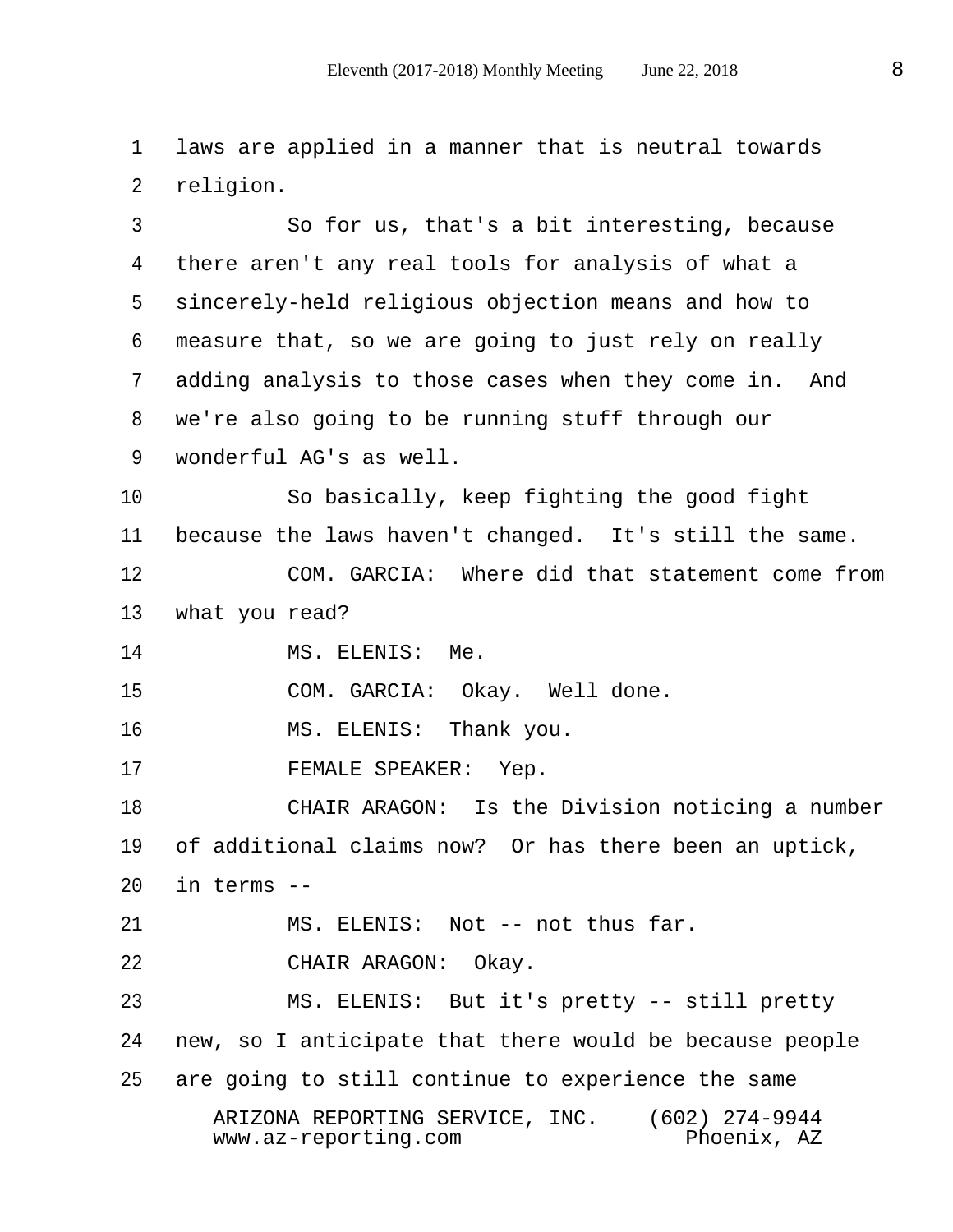1 thing. And because the question wasn't answered, I 2 think they're going to want answers.

 3 COM. FABRIZIO: I think -- thank you for -- 4 MS. ELENIS: You're welcome.

 5 COM. FABRIZIO: -- reading that. I would say 6 I -- you know, I've had a couple of reactions to the 7 holding. Just that -- even though it's narrow, I've 8 also, of course, think that people will use that, and 9 you know, continue to see things like religious freedom 10 restoration acts, you know, come into conflict with a 11 number of civil rights pieces of legislation.

12 So I'm a little worried about what that kind of 13 lets -- kind of allows in the future, as far as, like, 14 giving people some momentum in taking that forward.

15 And then I would say the other thing -- I wasn't 16 on the Commission when -- so I have no idea what 17 happened then. But I would also say, you know, I felt a 18 little bit like even though I think they -- it was 19 correctly decided from the outside, but I also hope that 20 anything that is taken out of here or listened to or -- 21 that we're open to being respectful of everybody's 22 views.

23 And so I kind of thought just about that in a -- 24 as one, like, key takeaway to make sure, even sometimes 25 when we have a case that seems really obvious and easy, ARIZONA REPORTING SERVICE, INC. (602) 274-9944<br>www.az-reporting.com (Phoenix, AZ  $www.az-reporting.com$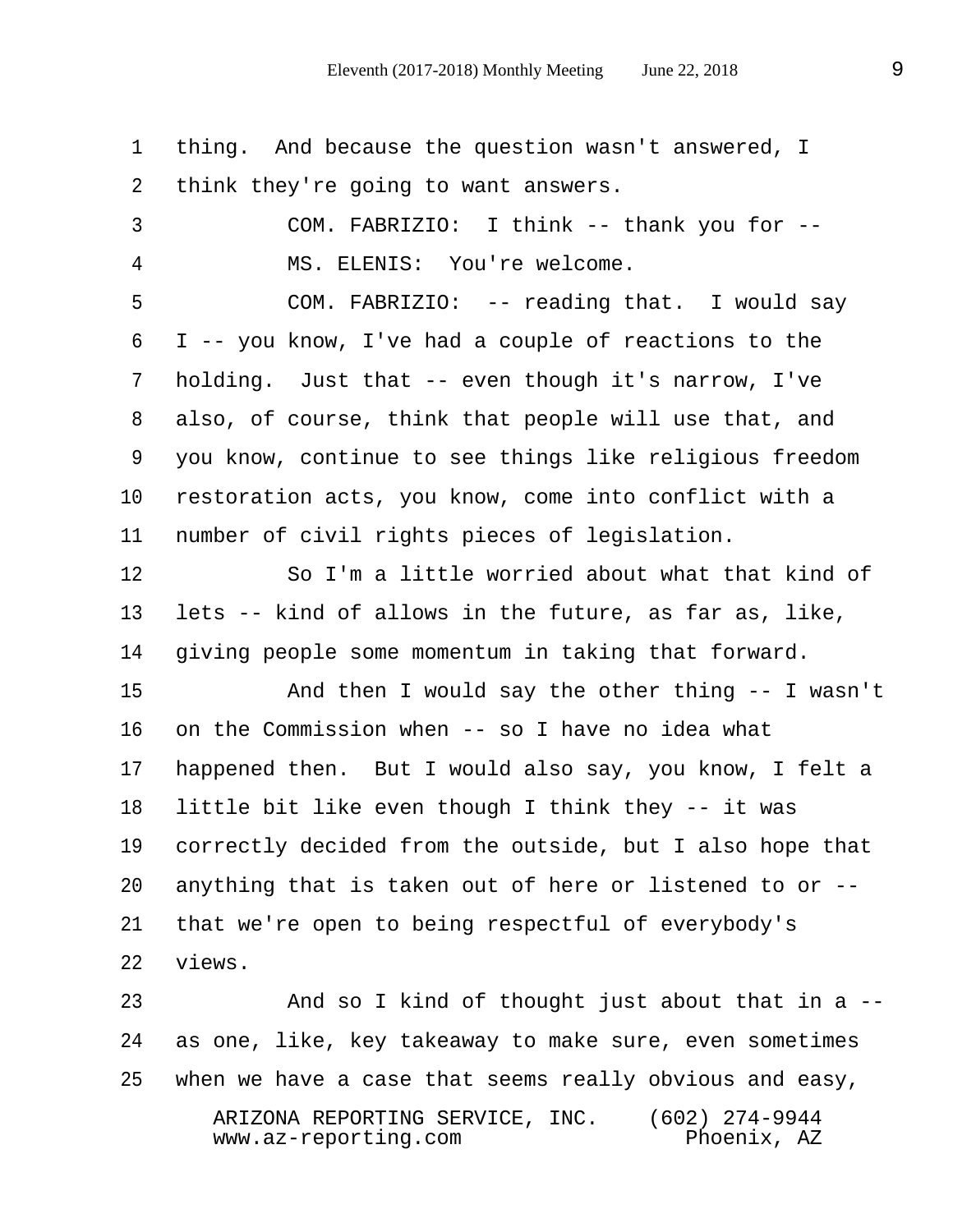1 to make sure we're being respectful of things that show 2 up here, so --

 3 FEMALE SPEAKER: Absolutely. 4 CHAIR ARAGON: Commissioner Lewis. 5 COM. LEWIS: I support Commissioner Diann Rice

 6 and her comments. I don't think she said anything 7 wrong. And if this was 1950s, it would have a whole 8 different look. So I was very disappointed by the 9 Supreme Court's decision.

10 COM. GARCIA: Even for one thought the -- I 11 agree with the opinion, but I also agree a lot with the 12 dissent. And the dissent was very clear; they agreed 13 with the opinion. They were disappointed that the Court 14 didn't go ahead and resolve the real issues. So I 15 thought the dissent was right on.

16 CHAIR ARAGON: A process question, though. So 17 if the case were being discussed, I guess where were 18 Commissioner Rice's comments publicly released? If 19 those -- if the case was being discussed in executive 20 session, was there -- did it go -- and I don't recall 21 the steps it took -- was there another process where 22 that information or her opinion was shared that then 23 became a key piece of the case? Do you --

24 MR. SEIBER: I can answer, if you don't know. 25 MS. ELENIS: You can answer.

> ARIZONA REPORTING SERVICE, INC. (602) 274-9944  $www.az-reporting.com$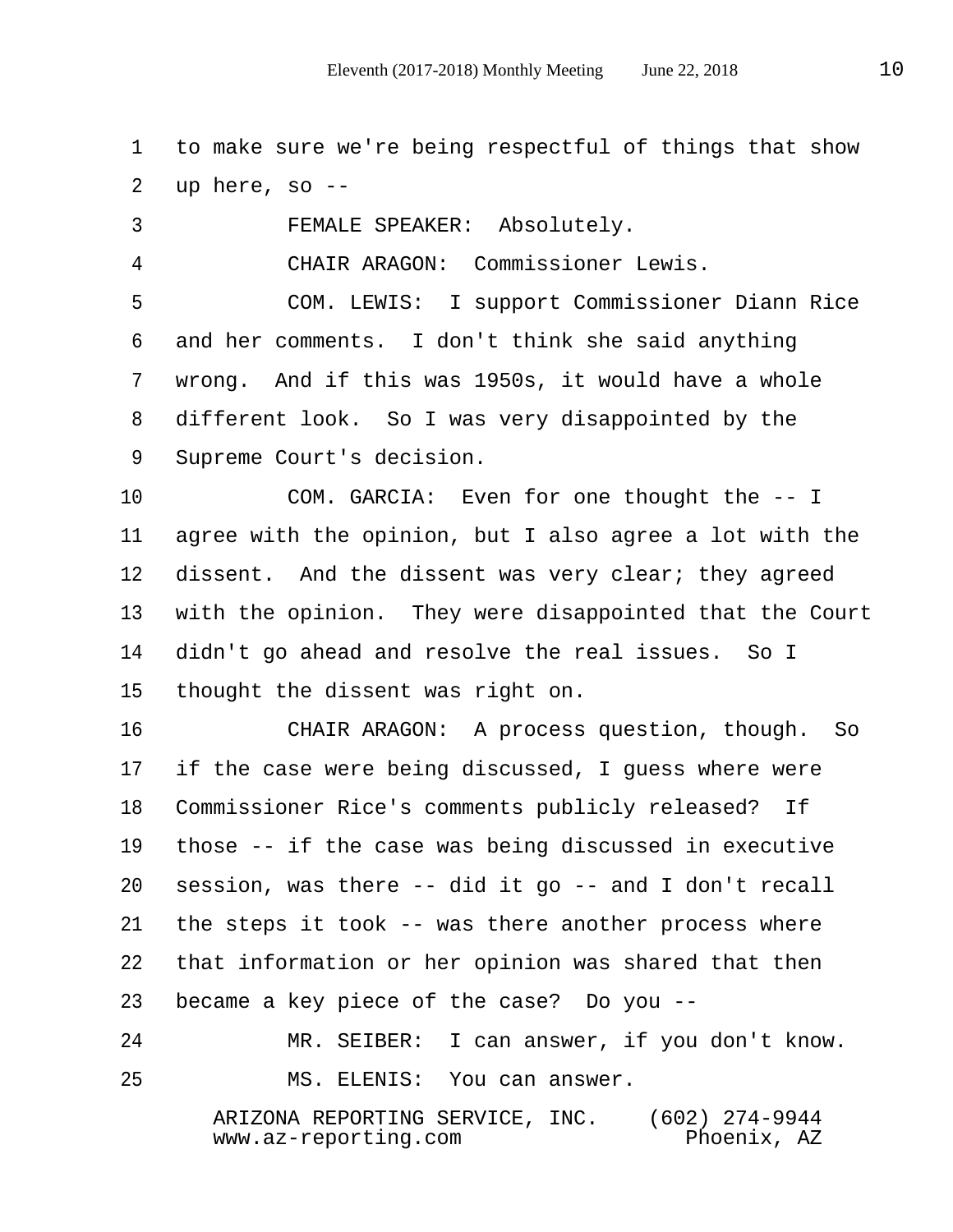| $\mathbf 1$     | MR. SEIBER: I've read the transcript. And what                                             |
|-----------------|--------------------------------------------------------------------------------------------|
| 2               | had come before the Commission was a request to stay                                       |
| 3               | enforcement until, you know, the next phase. The --                                        |
| 4               | that was the legal question before the Commission.                                         |
| 5               | There was a motion to stay. Stay what exactly, I can't                                     |
| 6               | tell you, but there was a motion to stay.                                                  |
| 7               | In the process of the motion to deny the request                                           |
| 8               | to stay and the second, there was some discussion. And                                     |
| 9               | that was when Commissioner Rita -- Commissioner Rice                                       |
| $10 \,$         | made that -- I'm sorry -- Commissioner Rice -- made --                                     |
| 11              | COM. LEWIS: Commissioner Rita? No.                                                         |
| 12              | MR. SEIBER: $-$ - made that $-$ - made that                                                |
| 13              | statement. So it wasn't in the review of the facts; it                                     |
| 14              | wasn't in executive session; it wasn't anywhere else.                                      |
| 15 <sub>2</sub> | It wasn't even in the review of the initial decision                                       |
| 16              | from the Administrative Law Judge. It was simply                                           |
| $17\,$          | discussion surrounding motion to stay.                                                     |
| 18              | I don't know the answer, whether the recording                                             |
| 19              | came from the Division or if it came from someone in the                                   |
| 20              | room. It was --                                                                            |
| 21              | MS. ELENIS: Someone from the Alliance Defending                                            |
| 22              | Freedom was present during that meeting and recorded and                                   |
| 23              | then released that recording.                                                              |
| 24              | CHAIR ARAGON:<br>Okay.                                                                     |
| 25              | MR. SEIBER: And, of course, there's no                                                     |
|                 | $(602)$ 274-9944<br>ARIZONA REPORTING SERVICE, INC.<br>www.az-reporting.com<br>Phoenix, AZ |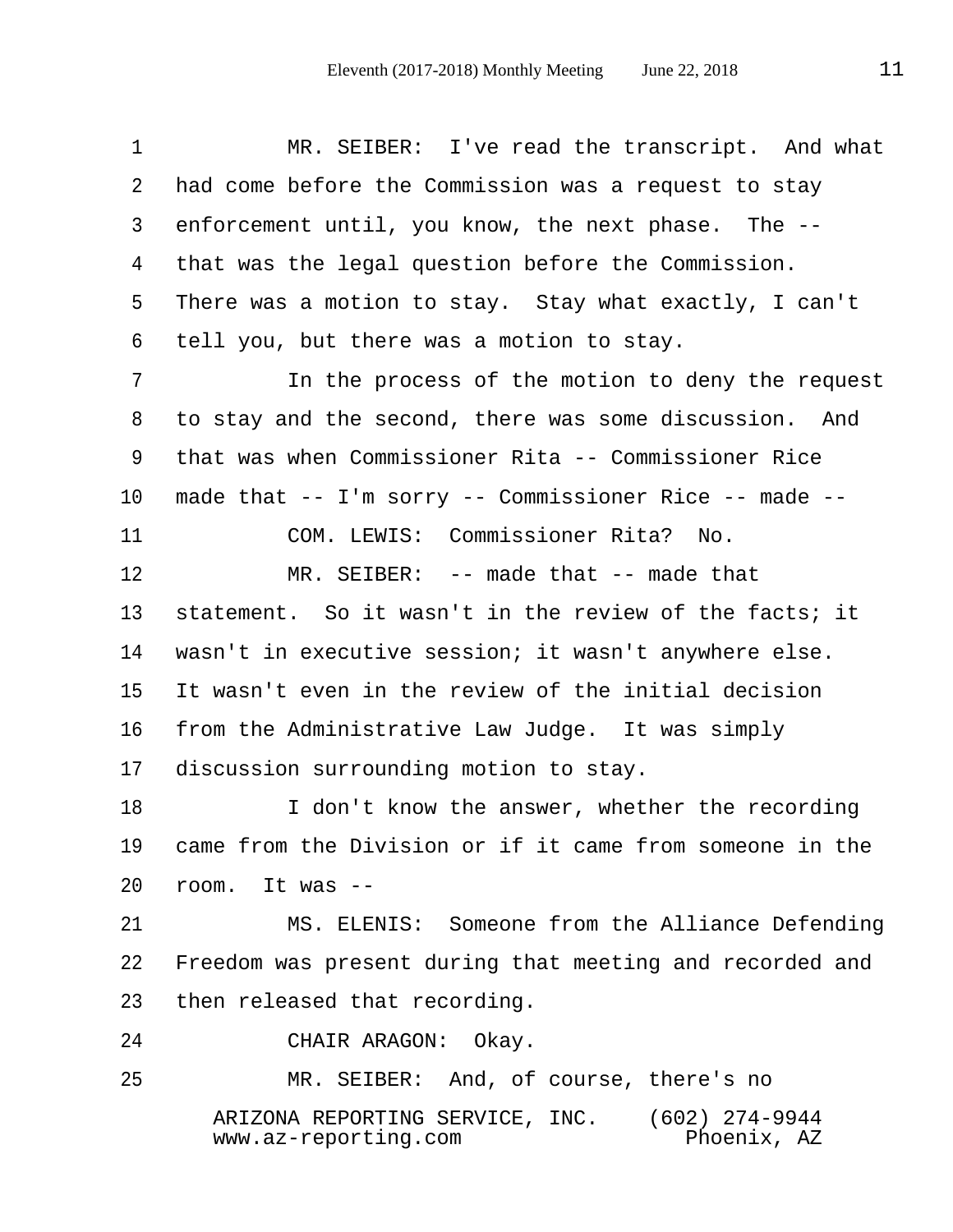1 restriction on recording of meetings, surreptitiously or 2 otherwise, as far as I'm aware. Attorneys can't make 3 recordings without warning the other people that they're 4 doing the -- making the recording under Colorado law. I 5 don't know who that person was; I don't know what source 6 of background is there. But at any point in time anyone 7 in a room could be recording the entire meeting.

 8 CHAIR ARAGON: If it's in public session; right? 9 MR. SEIBER: Including -- in public session. 10 CHAIR ARAGON: Yeah.

11 MR. SEIBER: Including by video, you know, they 12 could bring a video camera in, so --

13 CHAIR ARAGON: Okay. And then I just have one 14 other sort of process question.

15 So I had e-mailed you the day that it came out 16 to find out what -- what should we, as Commissioners, be 17 doing. And you said that -- I think in your e-mail, you 18 said that you were going to be sending a press release 19 or information to us on what we should and shouldn't be 20 doing. I never saw that. So --

21 MS. ELENIS: So I didn't send anything to the 22 Commission themselves. What we ended up doing is just 23 doing a general press release and releasing it to the 24 public. And then in terms of, like, any media requests 25 or anything like that, the directive would have still ARIZONA REPORTING SERVICE, INC. (602) 274-9944  $www.az-reporting.com$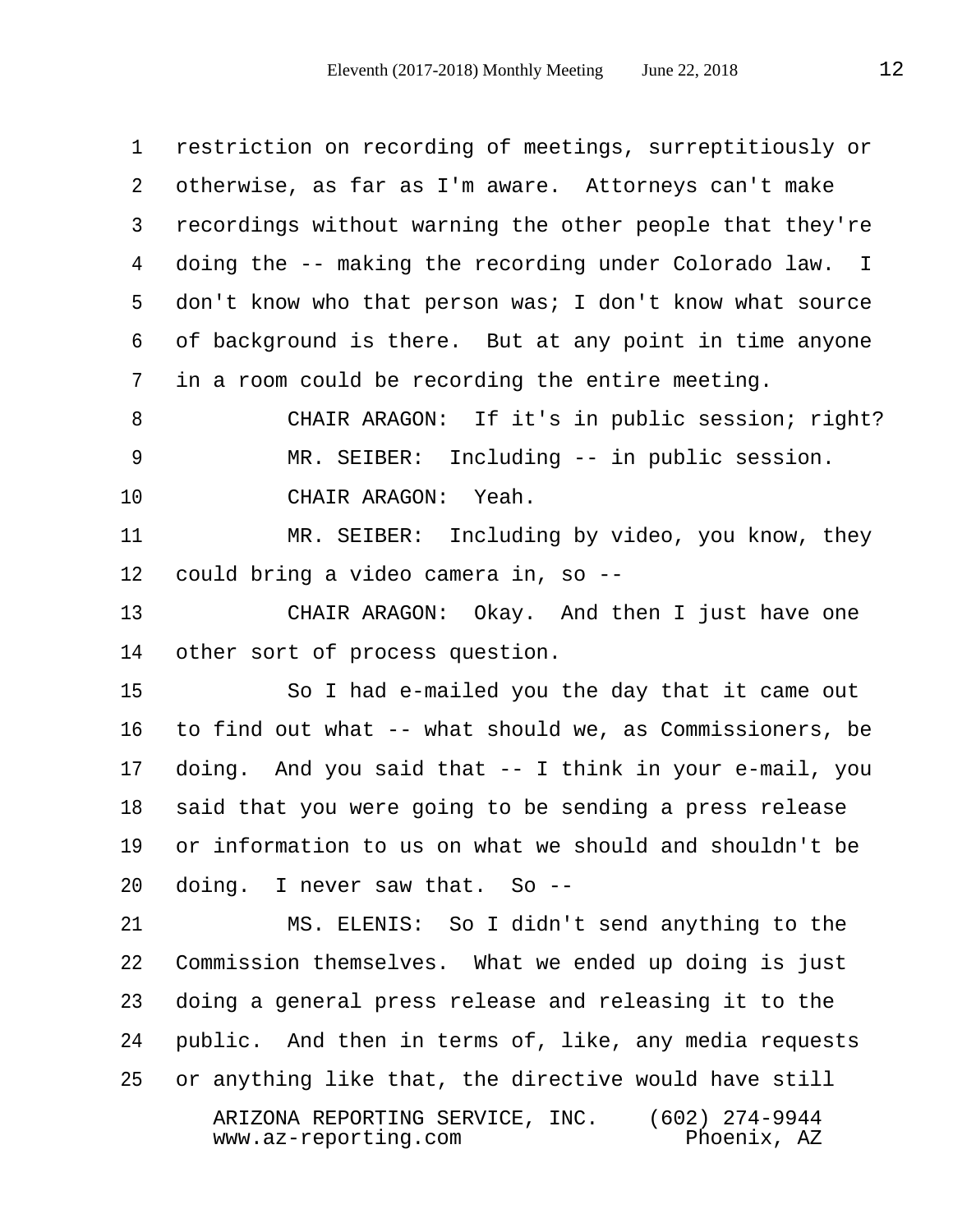1 been the same, to contact me so that I could forward the 2 stuff to Rebecca Laurie.

3 CHAIR ARAGON: Right.

 4 MS. ELENIS: She's our Director of 5 Communications in our PIO.

 6 But in terms of, you know, making public 7 statements to the media or anything like that, there 8 wasn't really anything that we could tell you to do 9 because we didn't really have any further guidance, and 10 we were still reading through the 56-page opinion at 11 that point.

12 CHAIR ARAGON: Okay. But I -- I mean, so I got 13 a couple of questions. And at least because I reached 14 out to you, I knew the answer.

15 MS. ELENIS: Um-hmm.

16 CHAIR ARAGON: But I think in fairness to the 17 Commission as a whole, I think it's really important 18 that even if it is a press release or we're going to 19 just put this up on the --

20 MS. ELENIS: That you know where it's coming 21 from?

22 CHAIR ARAGON: -- web site, it would have been 23 good to know that something --

24 MS. ELENIS: Yes.

25 CHAIR ARAGON: -- happened or -- because again, ARIZONA REPORTING SERVICE, INC. (602) 274-9944  $www.az-reporting.com$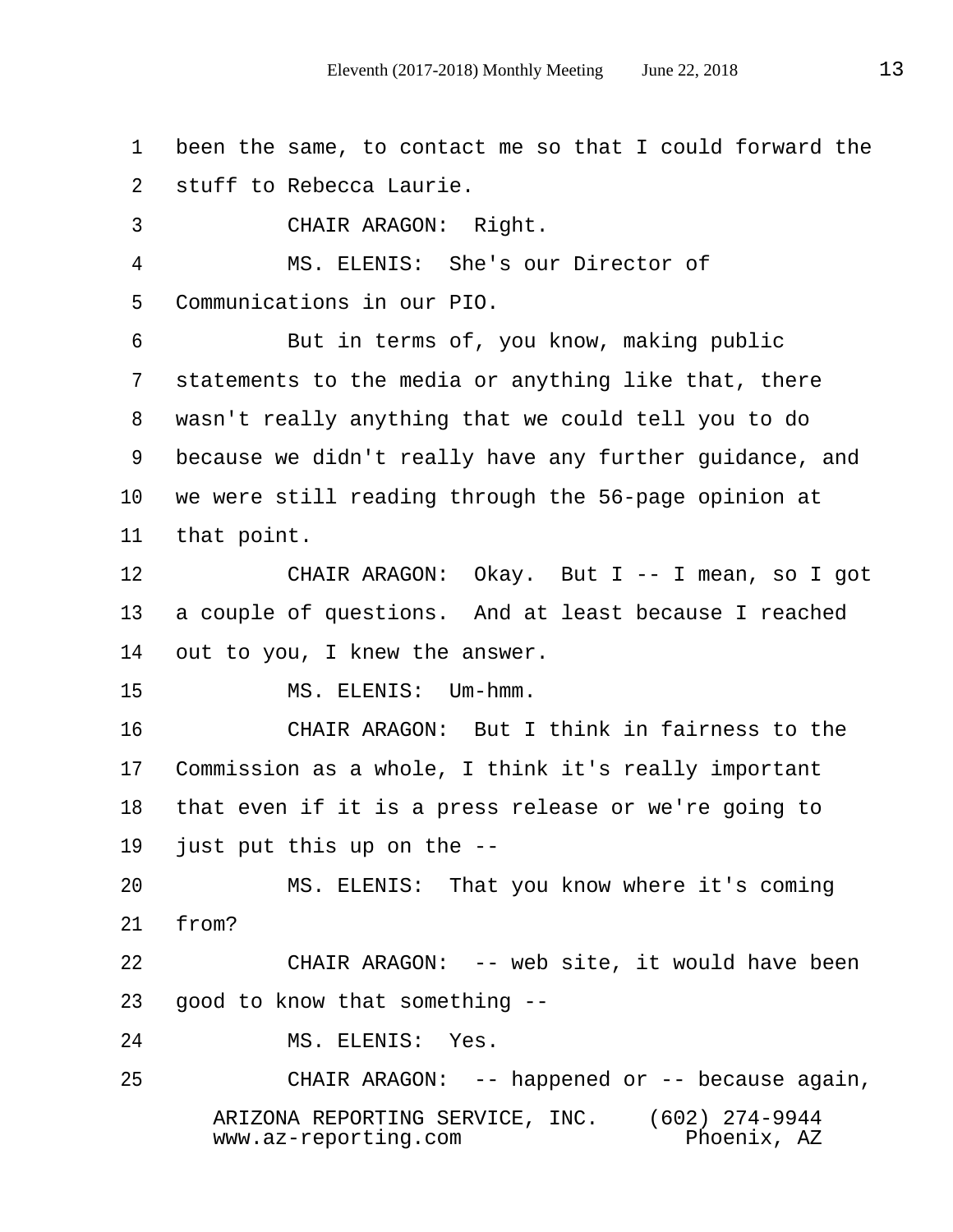1 when it was -- really, it was all the Colorado Civil 2 Rights Commission was the -- you know, involved in the 3 case, then, of course, you know, well, you're on the 4 Commission, what's going on? 5 MS. ELENIS: Um-hmm. 6 CHAIR ARAGON: I'm, like, I'm not able to answer 7 that. But at least because I reached out that morning, 8 I knew that what you said to me was that, you know, if 9 it's anything related to the Division, it goes Division. 10 If it's you as a Commissioner, that it's -- you're going 11 to -- if it goes to the Governor's Office. 12 But I mean, to your point, you were contacted 13 several times. And I just think it would have been 14 beneficial to even know that there was a statement on 15 the web site. I mean, it's just I feel like there was a 16 lack of communication for the Commission. 17 MS. ELENIS: So going -- going forward, I'll 18 make sure that -- 19 CHAIR ARAGON: Yeah. 20 MS. ELENIS: -- if there's any information, that 21 it'll be shared with you guys right away. 22 CHAIR ARAGON: Yeah. 23 MS. ELENIS: Even if it's going to be posted, 24 I'll send you an e-mail -- 25 CHAIR ARAGON: Yeah. That would be -- yeah. ARIZONA REPORTING SERVICE, INC. (602) 274-9944 www.az-reporting.com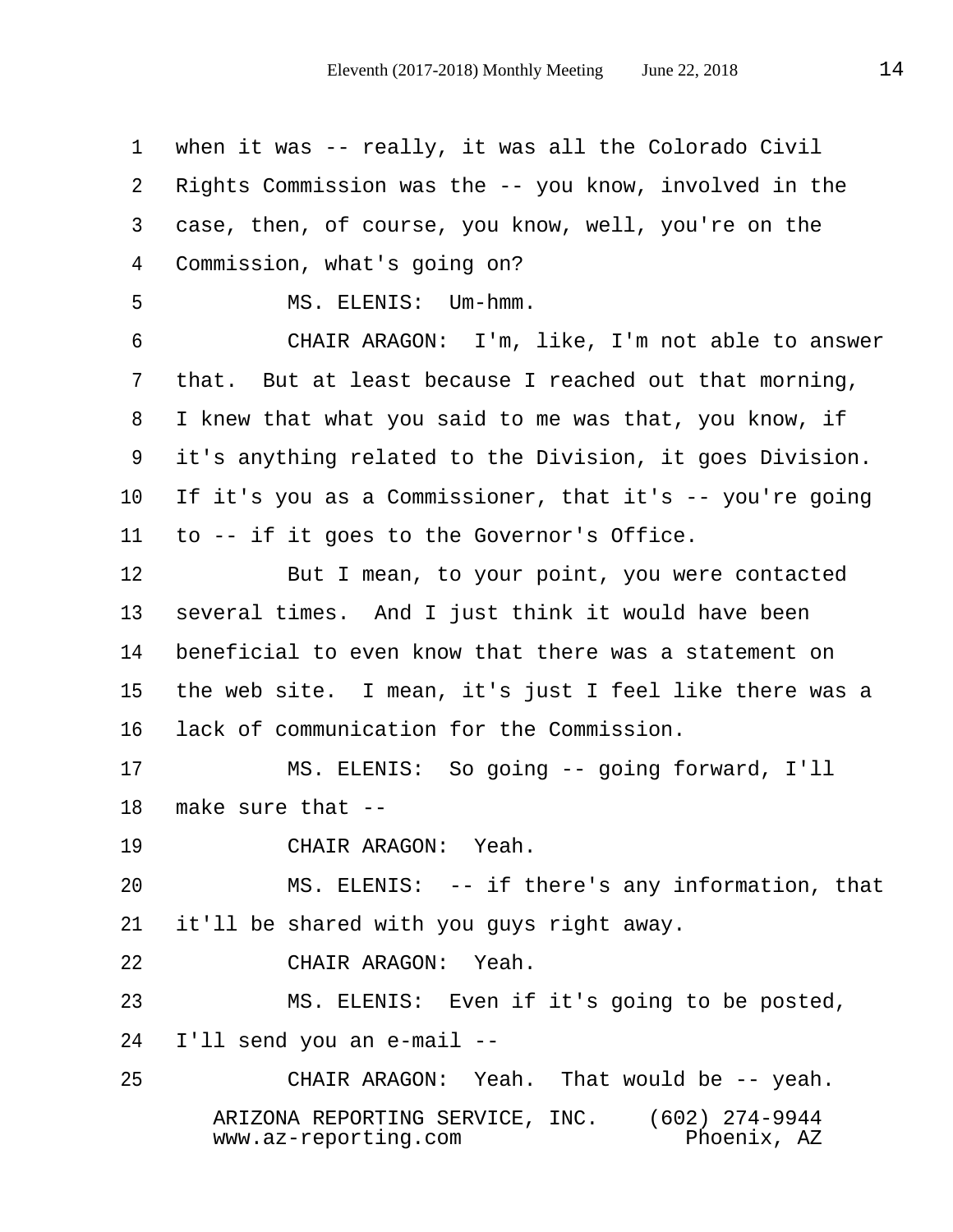1 MS. ELENIS: -- saying please check the web 2 site. And I apologize for that. 3 CHAIR ARAGON: Because then we could use that 4 too to be a resource. Yeah. 5 MS. ELENIS: Um-hmm. Exactly. 6 COM. POCOCK: Interestingly, I was contacted by 7 a member of the public who found my cell phone number 8 too, just asking for help with their case, in which it 9 was, like, I -- you know, I directed them to come to the 10 Division, and, you know, ask for clarification and never 11 ended up (indiscernible), but -- 12 MS. ELENIS: Okay. 13 COM. POCOCK: -- which is generally how I -- 14 unless someone's calling to tell me, you know, maybe 15 they need help with the process, and I can direct them 16 to the right people. But -- 17 MS. ELENIS: Right. 18 COM. POCOCK: -- that's the first time that 19 happened. I have received e-mails before. 20 MS. ELENIS: Okay. And you've been really 21 awesome about forwarding those along too. All of you 22 have, when you receive something, so that's great. But 23 yeah, noted. 24 CHAIR ARAGON: Okay. 25 MS. ELENIS: Going forward, we'll definitely --

> ARIZONA REPORTING SERVICE, INC. (602) 274-9944  $www.az-reporting.com$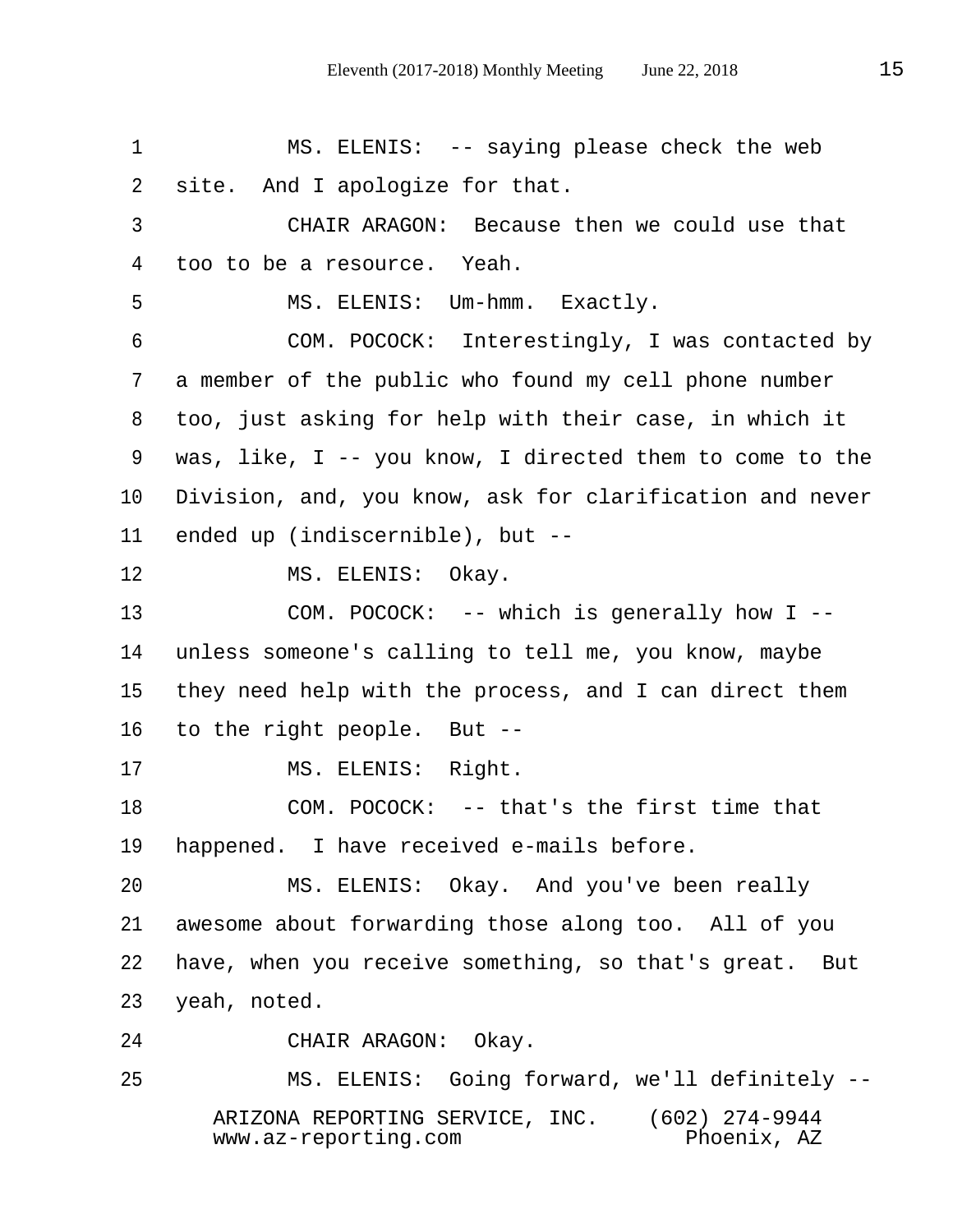1 I'll make sure to reach out and share that stuff right 2 away.

 3 CHAIR ARAGON: Yeah. And the community is 4 interested. I was at a public forum yesterday with 5 National Gay and Lesbian Real Estate Professionals, and 6 we were with One Colorado and the Gill Foundation. And 7 some -- somebody asked me a question about the 8 Masterpiece. I said, you know, I said, I'm here as 9 Anthony. I'm not here representing the Commission. I 10 don't feel comfortable answering your question. 11 MS. ELENIS: Right. 12 CHAIR ARAGON: But then Daniel was there, and he 13 could at least help -- he was able to speak about it. 14 MS. ELENIS: Perfect. 15 CHAIR ARAGON: You know, the appointment process 16 moving forward with the legislation. But, yeah, I'm 17 just very mindful to (indiscernible). 18 COM. GARCIA: Well, I would assume that, as with 19 any other Commission similar to this one, when they ask 20 those kind of questions, you simply do what you do 21 (indiscernible). The first thing you say is, I'm not 22 speaking on behalf of the Commission; and I'm speaking 23 on behalf of Anthony Aragon, and here I go. 24 CHAIR ARAGON: Yeah. Well, even then, I'm 25 like -- I don't do that.

> ARIZONA REPORTING SERVICE, INC. (602) 274-9944  $www.az-reporting.com$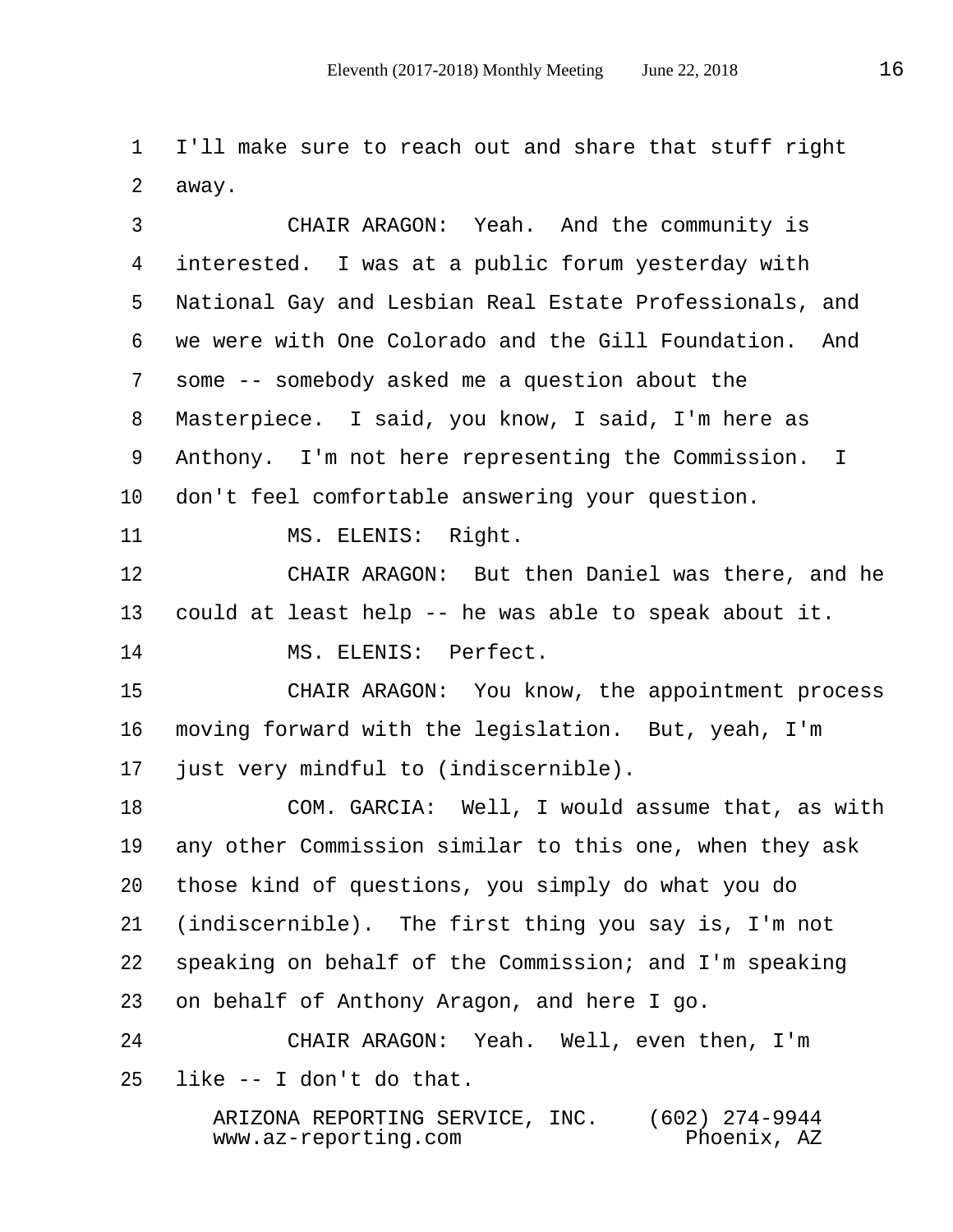1 Commissioner Lewis, did you have 2 (indiscernible)? 3 COM. LEWIS: Yes. I think it would be a good 4 idea if you did release your statement to the media 5 outlets because they're still talking about it. 6 MS. ELENIS: Oh, we have. 7 COM. LEWIS: (Indiscernible) you have? 8 MS. ELENIS: Yes. 9 COM. LEWIS: Okay. 10 MS. ELENIS: We released it on the date, the day 11 of, that one on the 4th. 12 COM. LEWIS: Okay. I haven't heard much about 13 it. 14 MS. ELENIS: There's been quite a few news 15 articles, not necessarily about the statement that we 16 released. But we've been getting kind of pings every 17 morning about the number of media articles that are 18 released. There's been a fair amount of commentary on 19 both sides about it. 20 COM. LEWIS: Um-hmm. And would you be 21 comfortable giving us a copy of your statement -- 22 MS. ELENIS: Of course, yes, yes. 23 COM. LEWIS: -- so that we can send it to our 24 outlets? 25 MS. ELENIS: Yes. I'll send that out right ARIZONA REPORTING SERVICE, INC. (602) 274-9944  $www.az-reporting.com$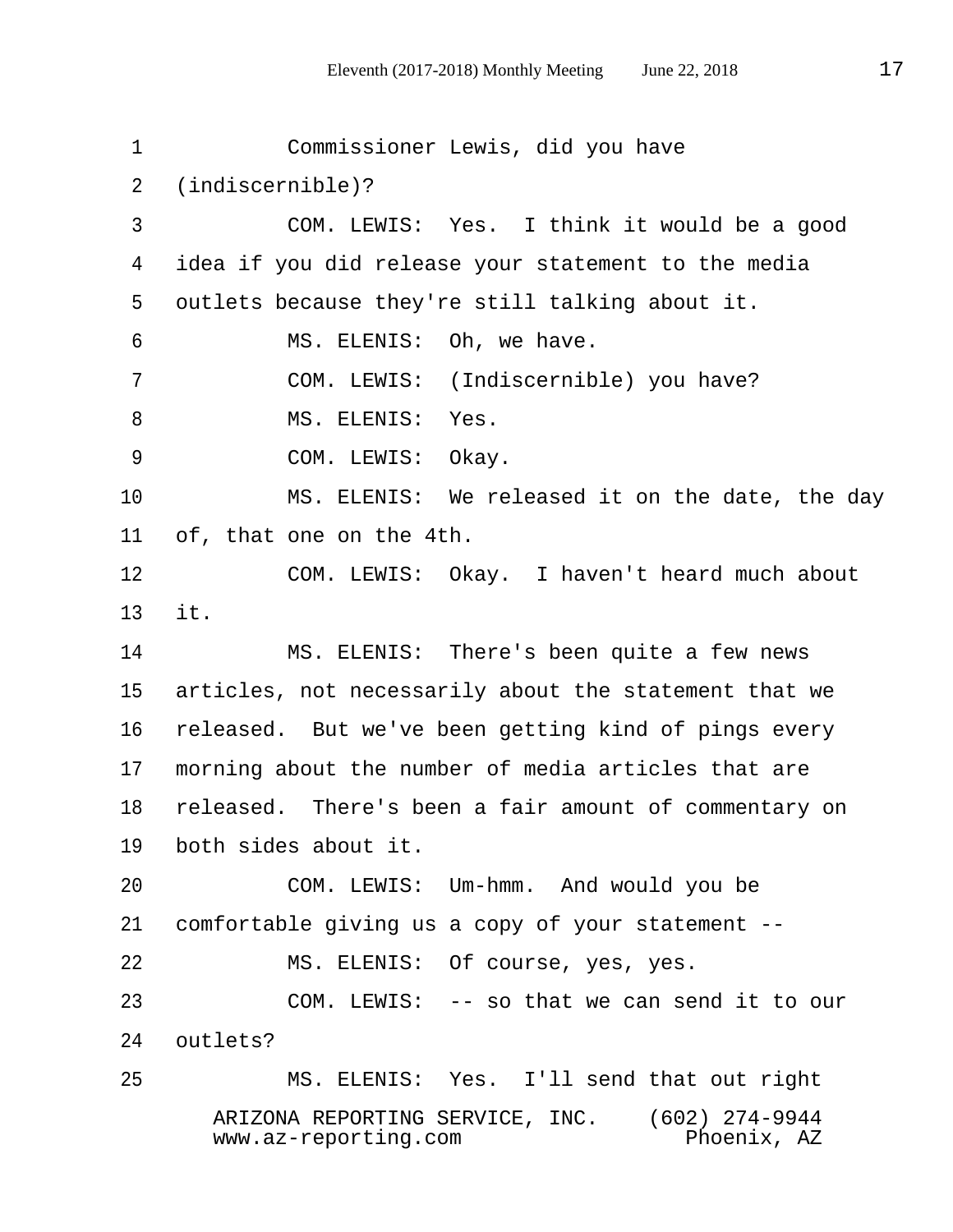1 after this as well. Yes. 2 CHAIR ARAGON: Great. 3 COM. LEWIS: Great. 4 CHAIR ARAGON: Okay. Any other -- 5 MR. SEIBER: I just (indiscernible) and, of 6 course, always you carry the Division's phone number 7 cards in your wallet. And if you are asked specific 8 questions, direct them to the Division. I think your 9 point of "I don't speak for the Commission" is really 10 salient. 11 MS. ELENIS: Right. 12 MR. SEIBER: But here is a Division person, 13 public information officer, so on and so forth. 14 CHAIR ARAGON: I did tell them after, I said, I 15 felt like -- that felt like such a political response. 16 I said, and I apologize. But it just -- it's the nature 17 of the work that we do, and what we can and can't say, 18 sorry. 19 Okay. Great. Anything else (indiscernible)? 20 MS. ELENIS: That's it. 21 CHAIR ARAGON: Okay. Wonderful. 22 MS. ELENIS: Thank you. 23 CHAIR ARAGON: Thank you. 24 Attorney General's report? 25 MS. AIDALA: Good morning. I have two cases ARIZONA REPORTING SERVICE, INC. (602) 274-9944  $www.az-reporting.com$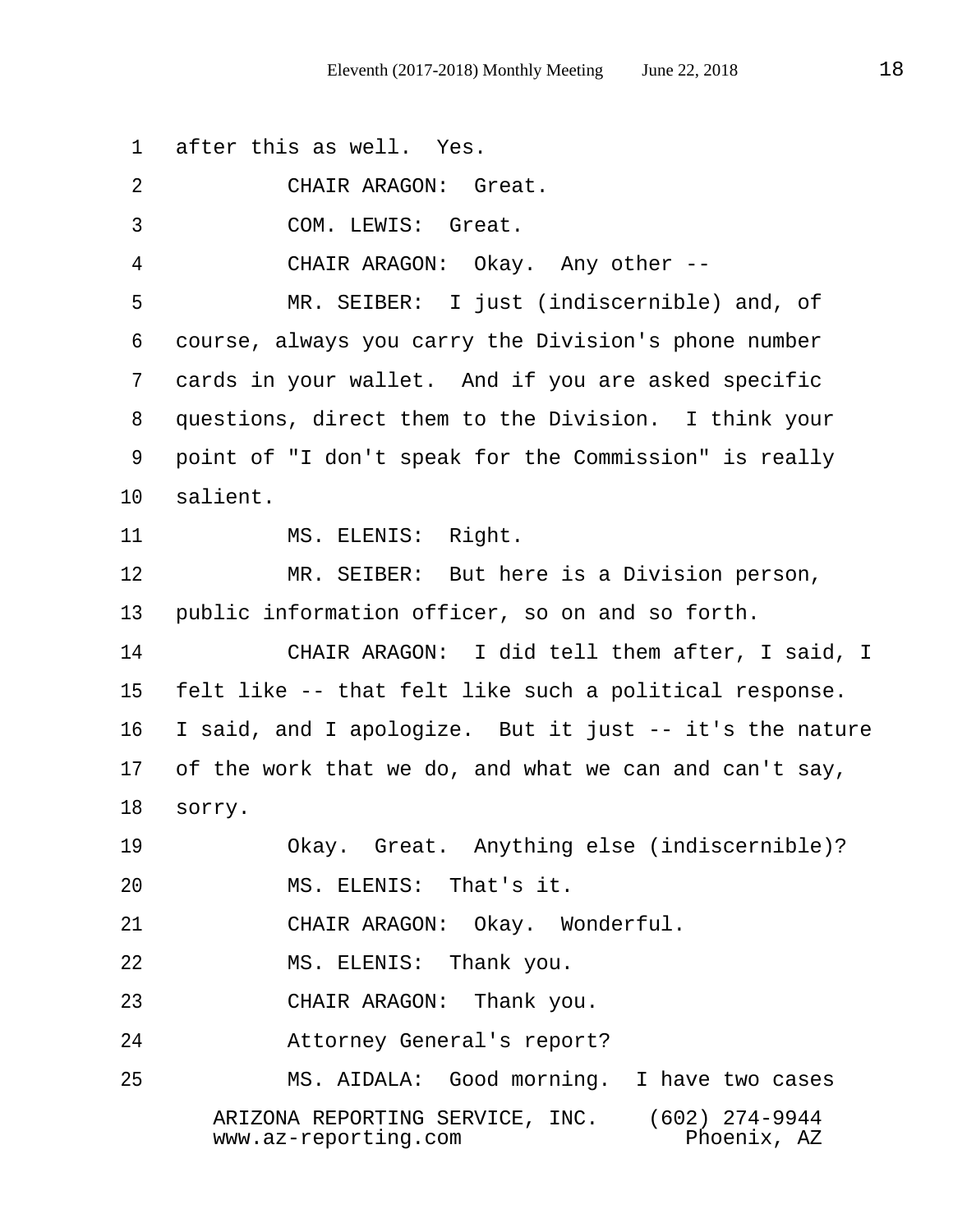1 here. The first is Denise Fulkerson v. Wonderland at 2 Centerra. It was a housing discrimination case that was 3 filed at OAC. And pursuant to statute, the respondents 4 have elected to have the charge removed to state 5 district court. 6 So I would ask -- and they're, you know, 7 authorized by statute to do that -- ask for a motion to 8 dismiss the case from OAC and remove it to state court. 9 MALE SPEAKER: So moved. 10 COM. LEWIS: Second. 11 CHAIR ARAGON: Okay. Any discussion? 12 All those in favor signify by saying aye. 13 (A chorus of ayes.) 14 CHAIR ARAGON: Opposed? Abstention? That 15 motion carries. 16 MS. AIDALA: Great. Thank you. 17 And then the second case is Jayme Seybold and 18 Candy Harman v. Regulator Industries, LLC. This case 19 was presented at the Commission's meeting in March, and 20 the settlement was approved. 21 So at this point, I would just ask for a motion 22 to close the case. 23 COM. LEWIS: So moved. 24 CHAIR ARAGON: A motion by Commissioner Lewis. 25 Second? ARIZONA REPORTING SERVICE, INC. (602) 274-9944  $www.az-reporting.com$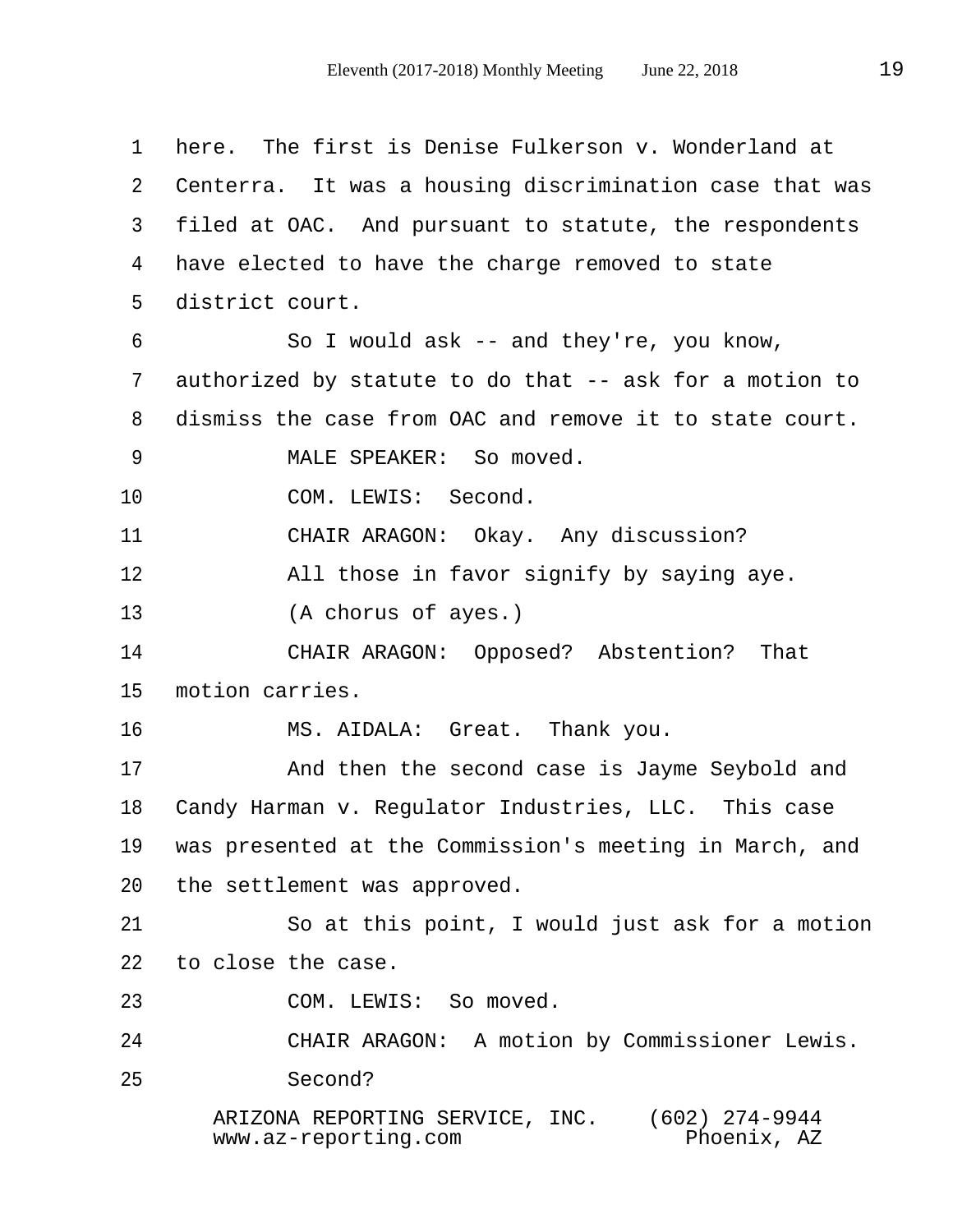1 FEMALE SPEAKER: Second. 2 CHAIR ARAGON: Second. Any discussion? 3 All those in favor, signify by saying aye. 4 (A chorus of ayes.) 5 CHAIR ARAGON: Opposed? Abstention? All right. 6 That motion carries. 7 MS. AIDALA: Great. Thank you. 8 CHAIR ARAGON: Great. And you'll have me sign 9 those? Okay. 10 Audience, audience participation. I think we 11 have one person that wanted to share this morning. 12 Good morning, if you'd introduce yourself for 13 the Commission that would be great. Thank you. 14 MALE SPEAKER: Members of the Commission, my 15 name is Jim Katin [phonetic]. I'm a resident of the 16 city and county of Denver. Ten years ago I suffered a 17 severe traumatic brain injury. Today I'm sharing 18 information about traumatic brain injury in Colorado. 19 The Colorado Department of Human Services says 20 that every year there are approximately 950 deaths, 21 5,200 hospitalizations, and 27,000 emergency room visits 22 related to traumatic brain injury. 23 According to research performed by Denver-based 24 Craig Rehabilitation Hospital, approximately 500,000 25 Coloradans have sustained some sort of brain injury in ARIZONA REPORTING SERVICE, INC. (602) 274-9944  $www.az-reporting.com$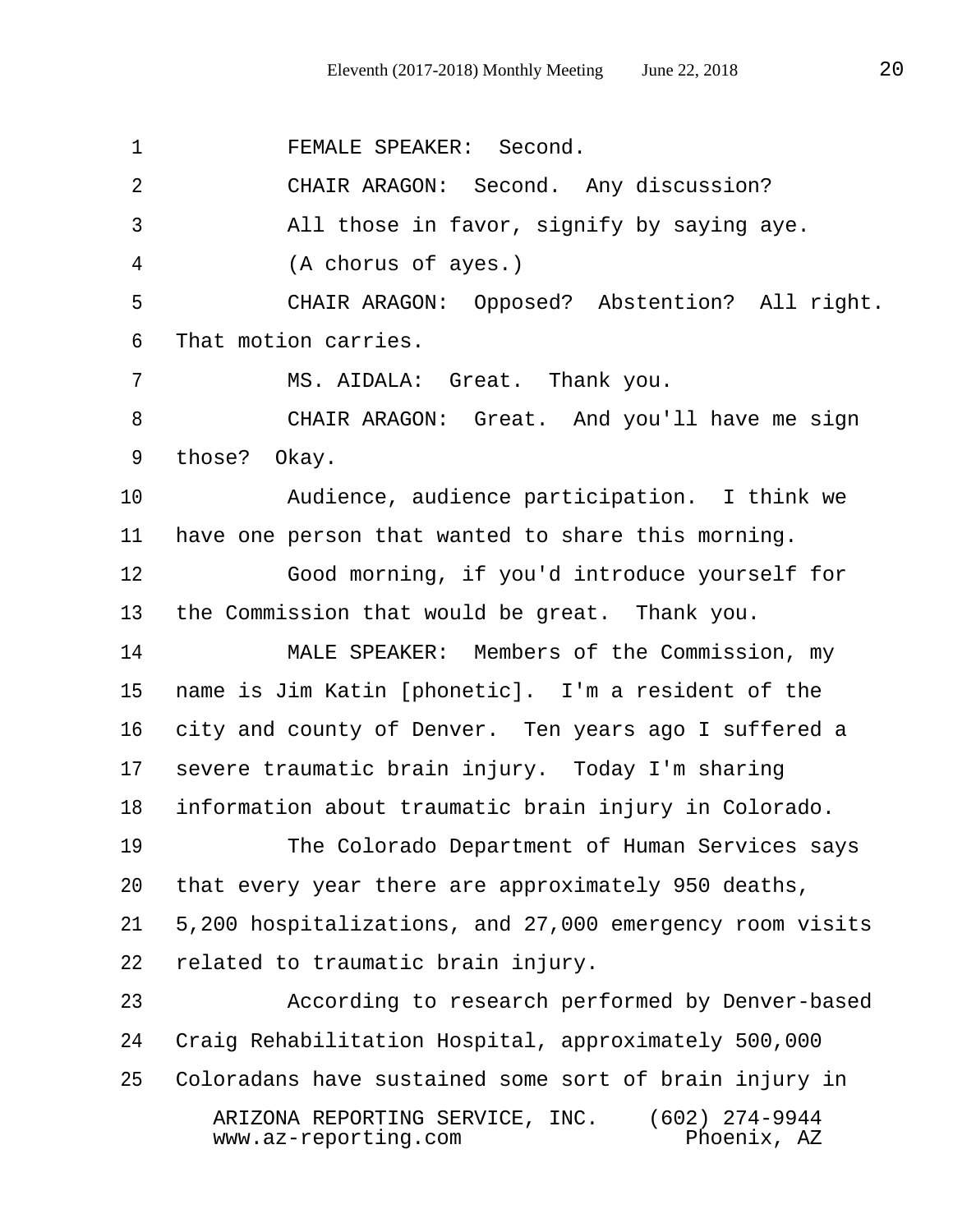1 their lifetime. 2 My message today is twofold. One, the 3 population of Coloradans living with a traumatic brain 4 injury is growing; and my second point is that as a 5 growing population, we are often subject to unfair and 6 unequal treatment, including discriminatory practices. 7 Thank you. 8 CHAIR ARAGON: I know you've come to the 9 Commission to speak before. 10 Did we ever connect you with -- is it Billy? 11 I'm always drawing a blank on his name. I apologize. 12 Our outreach person. 13 FEMALE SPEAKER: Sam, yes. 14 CHAIR ARAGON: Sam. Did you get to sort of 15 connect with him at the Division, who does outreach, to 16 determine sort of if there's an opportunity for 17 partnership or for education purposes? I was just 18 wondering. 19 I know that Senator Hernandez had come in as 20 well as the woman with her young son. So I was just 21 curious if there's been any movement on that front. 22 MALE SPEAKER: This is Jim Katin again. No, I 23 haven't received any communication since that gathering. 24 CHAIR ARAGON: Okay. 25 MALE SPEAKER: You know, and I think it -- from ARIZONA REPORTING SERVICE, INC. (602) 274-9944<br>www.az-reporting.com Phoenix, AZ  $www.az-reporting.com$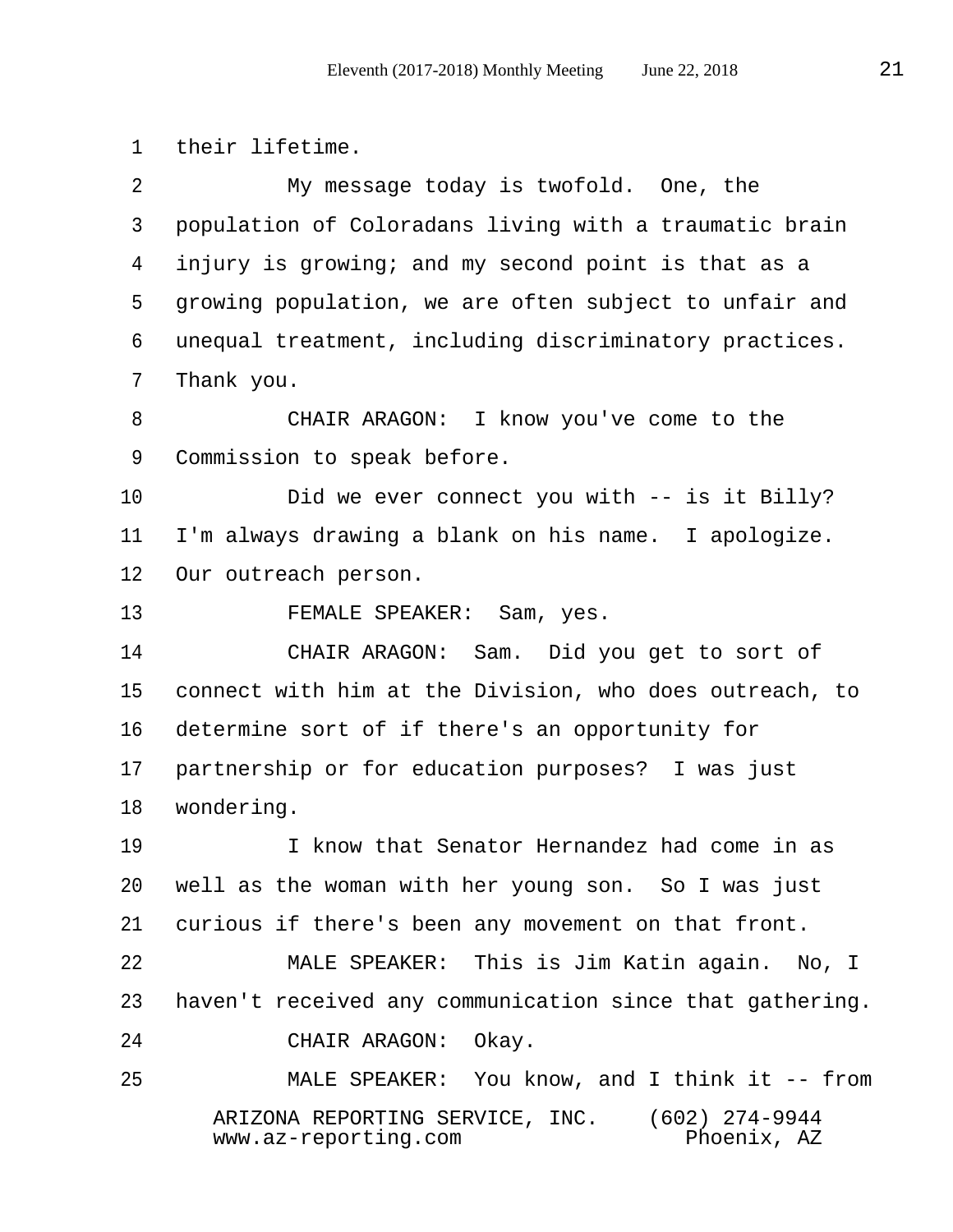1 my perspective, my purpose is really to share 2 information about this growing population. I think it's 3 part of the disabled community that's often forgotten. 4 CHAIR ARAGON: Um-hmm. Okay. 5 MALE SPEAKER: So whatever connection we could 6 make, that would be great. If not, I understand. And 7 you know, in light of the time of year, it's an election 8 cycle, all that kind of stuff. You know, whenever they 9 have time, feel free to reach out to me. 10 CHAIR ARAGON: Okay. 11 MS. ELENIS: Can we have Tracy speak to that? 12 CHAIR ARAGON: Sure. 13 MS. ELENIS: Tracy, can you kind of give an 14 update on what's going on -- 15 TRACY: Sure. 16 MS. ELENIS: -- since that last visit. 17 TRACY: So -- 18 MS. ELENIS: Thank you. 19 TRACY: Sam Anderson has reached out to folks 20 over at Robert Hernandez, and has been in contact with 21 him and with Maureen -- 22 (Indiscernible - simultaneous speech.) 23 TRACY: Maureen Welch on several occasions, as 24 well as they've come into our office. So -- 25 CHAIR ARAGON: Okay. ARIZONA REPORTING SERVICE, INC. (602) 274-9944  $www.az-reporting.com$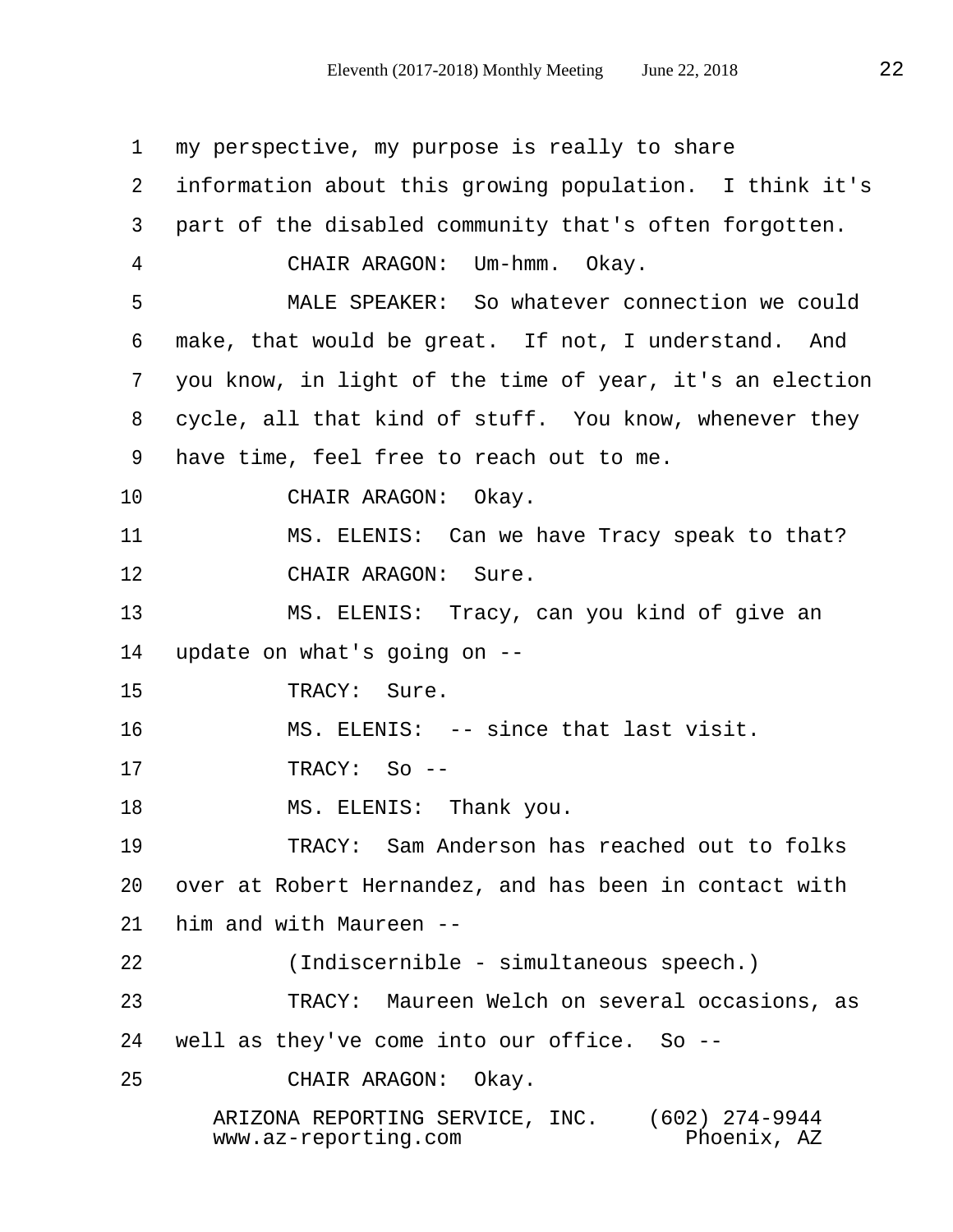1 TRACY: -- we have been in contact with them on 2 multiple occasions, so --

 3 CHAIR ARAGON: Great. Okay. All right. Well, 4 I appreciate you coming in and speaking with the 5 Commission this morning.

 6 MALE SPEAKER: Thanks for the time. 7 CHAIR ARAGON: All right. Thank you, sir. 8 Other business, Division's outreach and 9 education update?

10 Oh, Commissioner Lewis.

11 COM. LEWIS: I have a comment. I'm very 12 disappointed that Juneteenth is not listed. Juneteenth 13 is a 30-year-old tradition here in Colorado. And for 14 people that don't know what Juneteenth is, it's a 15 celebration of descendents of slaves that found out -- 16 the slaves found out two years later in Texas that they 17 were freed.

18 So I hope going forward that you will list 19 Juneteenth. And Juneteenth is actually -- it was the 20 16th. So please put that on the calendar going forward.

21 MS. ELENIS: We actually had an internal 22 discussion a couple of days ago, based on some of our 23 disappointment that we didn't --

24 COM. LEWIS: Okay.

25 MS. ELENIS: -- participate this year. So next ARIZONA REPORTING SERVICE, INC. (602) 274-9944  $www.az-reporting.com$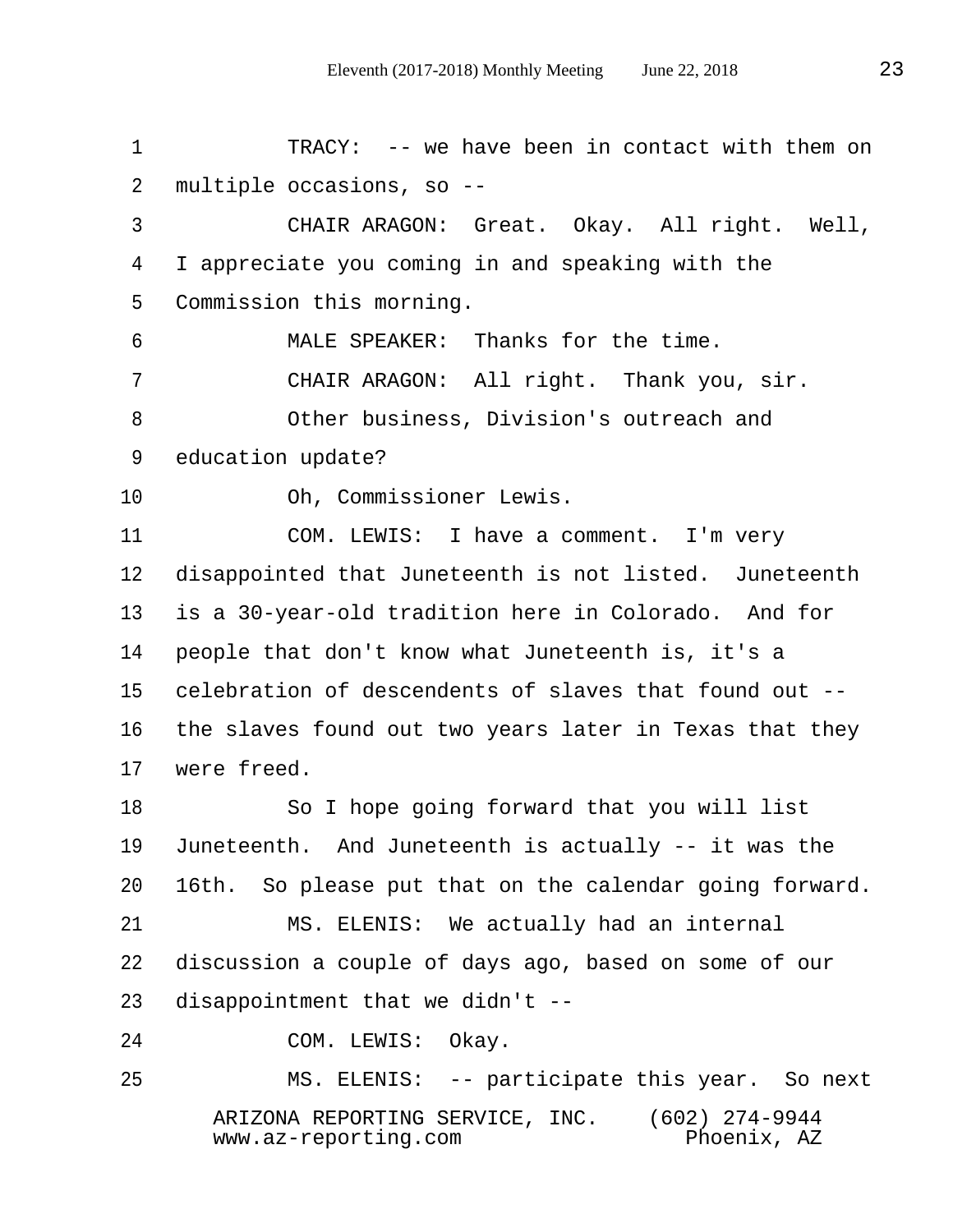1 year, we most definitely will be there, as well. 2 CHAIR ARAGON: Again, I believe the Division did 3 last year, though, didn't they not? 4 MS. ELENIS: Yes. Last year we did. 5 CHAIR ARAGON: Yes, they did. Okay. Yeah. 6 MS. ELENIS: Not this year. 7 COM. LEWIS: (Indiscernible.) 8 CHAIR ARAGON: Okay. 9 FEMALE SPEAKER: And also they will be at the 10 Blackhawks Festival coming up. 11 MS. ELENIS: Yes. 12 COM. LEWIS: Okay. Good. Thank you. 13 CHAIR ARAGON: Okay. Any question -- I do 14 believe everybody saw in the report that Sam included in 15 the outreach, everybody saw that (indiscernible). 16 MS. ELENIS: And Sam isn't here today. He took 17 a day of leave. So -- 18 CHAIR ARAGON: Yeah. This is very helpful. 19 Thank you for that. 20 FEMALE SPEAKER: Awesome. 21 CHAIR ARAGON: I know that was something we 22 requested, so thank you for that. 23 COM. LEWIS: And real quick, are you going to do 24 this every month, the outreach events? 25 MS. ELENIS: Yes. ARIZONA REPORTING SERVICE, INC. (602) 274-9944<br>www.az-reporting.com Phoenix, AZ  $www.az-reporting.com$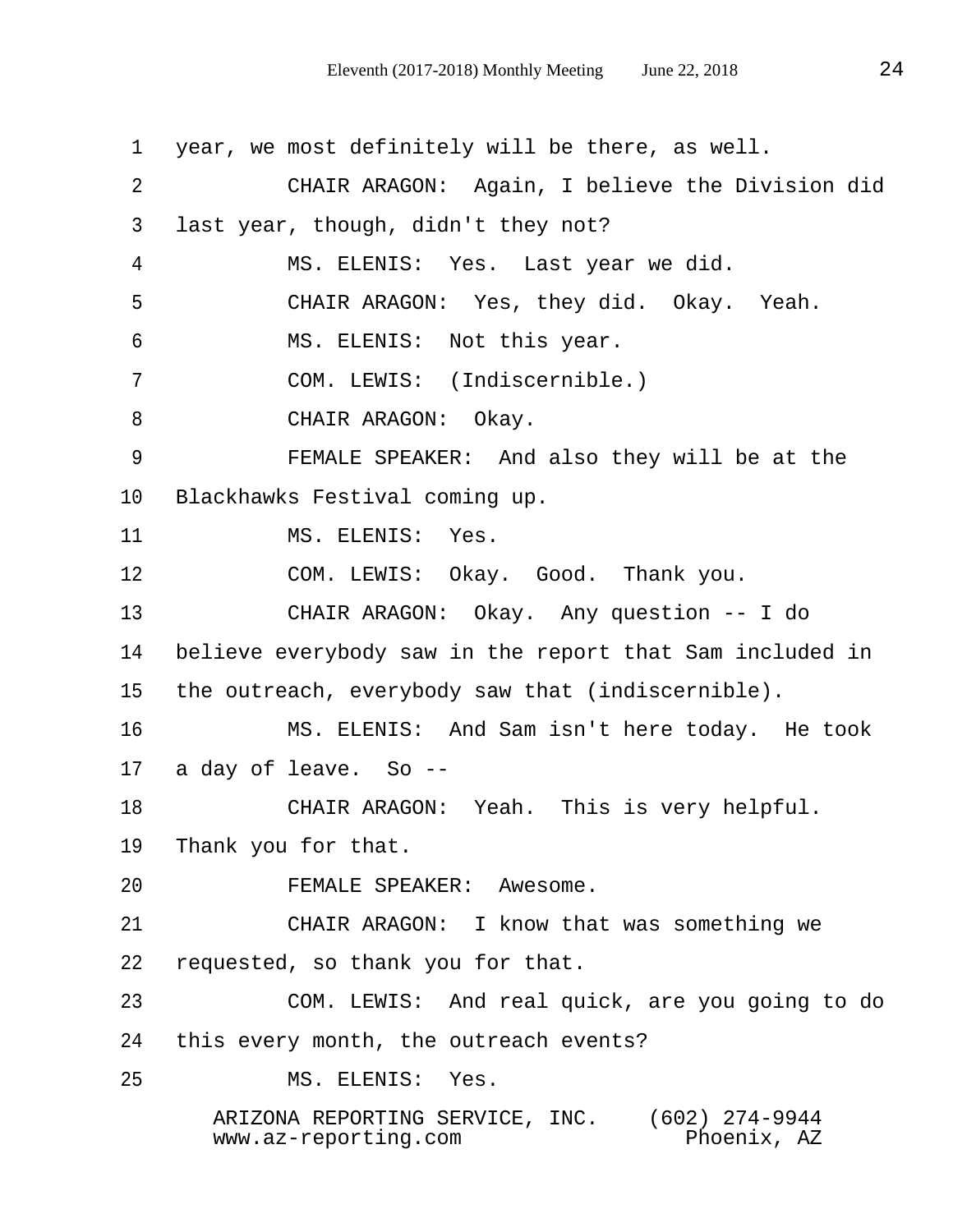1 COM. GARCIA: The calendar is very helpful 2 (indiscernible). 3 MS. ELENIS: Good. 4 CHAIR ARAGON: Yeah. Great. Thank you. 5 COM. GARCIA: (Indiscernible.) 6 CHAIR ARAGON: So the next item on the agenda is 7 the process and decision-making regarding 8 Rule 10.6(b)(2). 9 And what I'd like to do is entertain a motion to 10 go into executive session to obtain legal counsel and 11 discuss the policy. And then once we discuss the policy 12 and asked our questions, we will go out of executive 13 session. And then any further discussion that we do 14 have in terms of drafting or moving the policy forward 15 will be done in public session. 16 But I think that for all of us to ask questions

17 and to get legal counsel that I would like to approach 18 it that way -- if people are comfortable with that 19 approach -- keeping in mind that any decisions that we 20 do reach after our questions are answered, we will do in 21 public session.

22 Is everybody comfortable with that?

23 FEMALE SPEAKER: Sure.

24 CHAIR ARAGON: Okay. So do you want to move it? 25 FEMALE SPEAKER: Sure. I move that we go into ARIZONA REPORTING SERVICE, INC. (602) 274-9944 www.az-reporting.com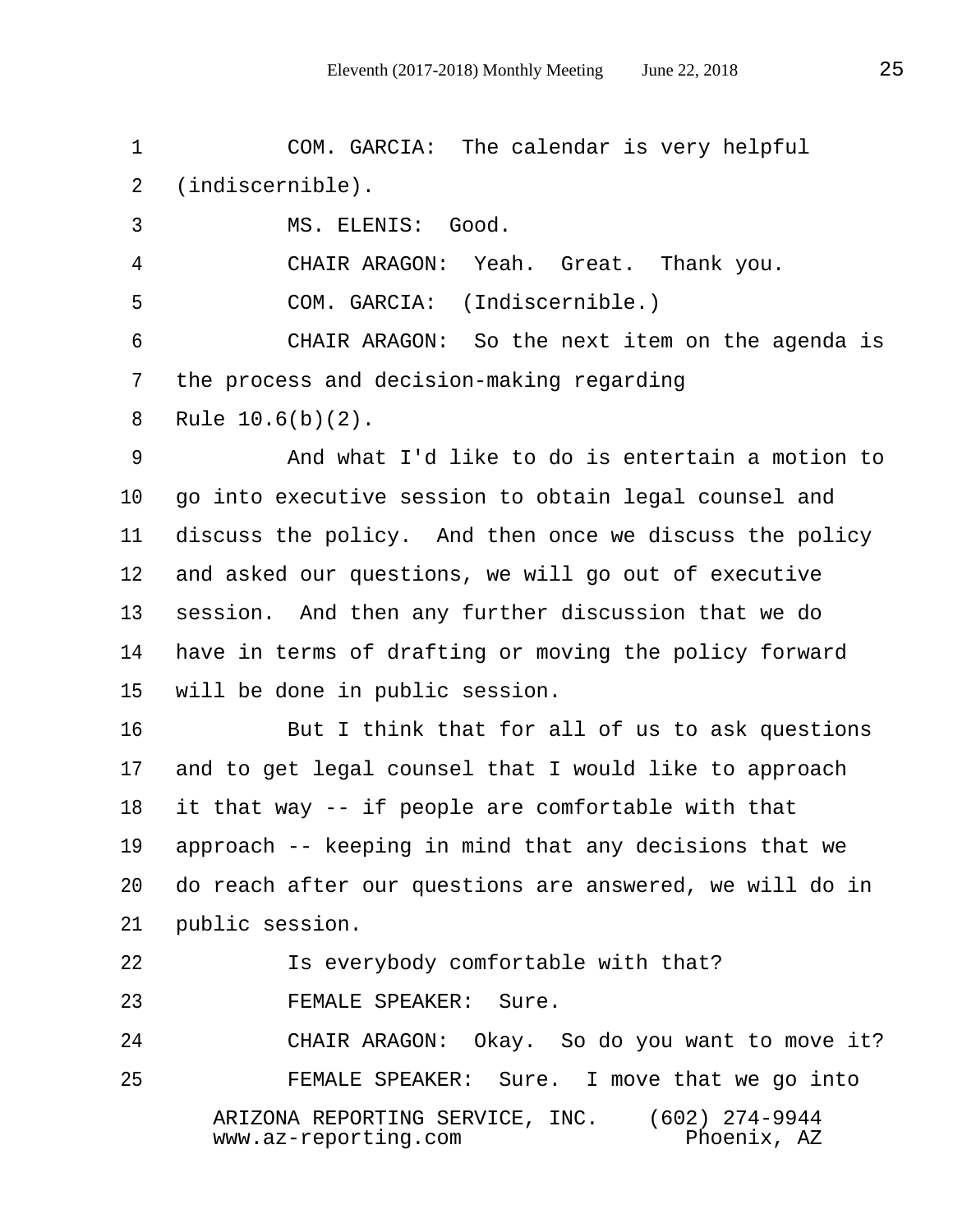1 executive session to receive legal advice regarding the 2 process and decision-making regarding Rule 10.6(b)(2). 3 FEMALE SPEAKER: Second. 4 CHAIR ARAGON: Second? 5 Any discussion? 6 MR. SEIBER: Could I modify that a little bit? 7 CHAIR ARAGON: Oh. 8 FEMALE SPEAKER: Um-hmm. 9 MR. SEIBER: Pursuant to 10 Section 24-6-4023(a)(II) CRS? 11 CHAIR ARAGON: Yeah. 12 FEMALE SPEAKER: The last one? 13 MR. SEIBER: Yeah. 14 FEMALE SPEAKER: Okay. For the purpose of 15 receiving legal advice pursuant to Sections 16 24-6-4023(a)(II) CRS. 17 CHAIR ARAGON: Commission Lewis, second? 18 COM. LEWIS: Thank you. Second. 19 CHAIR ARAGON: Second. Okay. Any discussion? 20 All those in favor, signify by saying aye. 21 (A chorus of ayes.) 22 CHAIR ARAGON: Opposed? Okay. 23 So any audience members that are not part of the 24 Division or the Commission will need to exit the room. 25 FEMALE SPEAKER: Does that include the teenager ARIZONA REPORTING SERVICE, INC. (602) 274-9944  $www.az-reporting.com$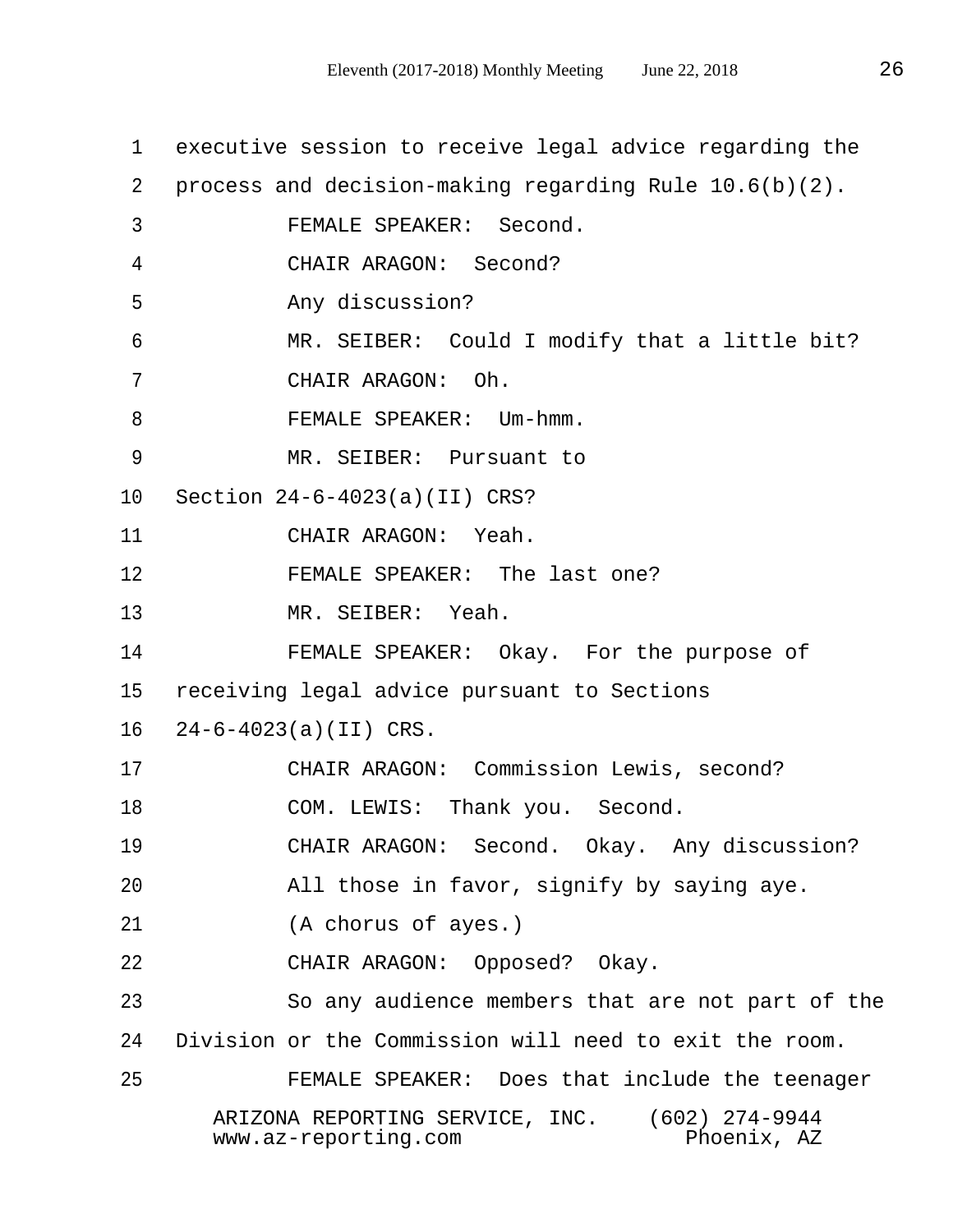1 over there? 2 CHAIR ARAGON: I think so, yes. 3 FEMALE SPEAKER: Yes. 4 CHAIR ARAGON: Yes, it does. 5 FEMALE SPEAKER: We're not -- 6 CHAIR ARAGON: Unfortunately. But it's her 7 fault, not mine. And then when we're done, we'll bring 8 you back up. 9 FEMALE SPEAKER: (Indiscernible) Welcome Center. 10 FEMALE SPEAKER: Okay. 11 FEMALE SPEAKER: (Indiscernible.) 12 FEMALE SPEAKER: And then she'll come back. 13 CHAIR ARAGON: Okay. Great. Thank you. Okay. 14 And then we are now in executive session. 15 MR. SEIBER: Great. Do we have a separate 16 recording for this? 17 (Conclusion of audio recording file labeled 18 6.22.18 1st Public Session at 00:23:05.) 19 (Executive session held, but not transcribed.) 20 (Commencement of audio recording file labeled 21 6.22.18 2nd Public Session at 00:00:00.) 22 CHAIR ARAGON: So we're back in public session 23 to discuss the process of decision-making regarding 24 Rule 10.6(b)(2). 25 And at this time, I think that -- why don't we ARIZONA REPORTING SERVICE, INC. (602) 274-9944  $www.az-reporting.com$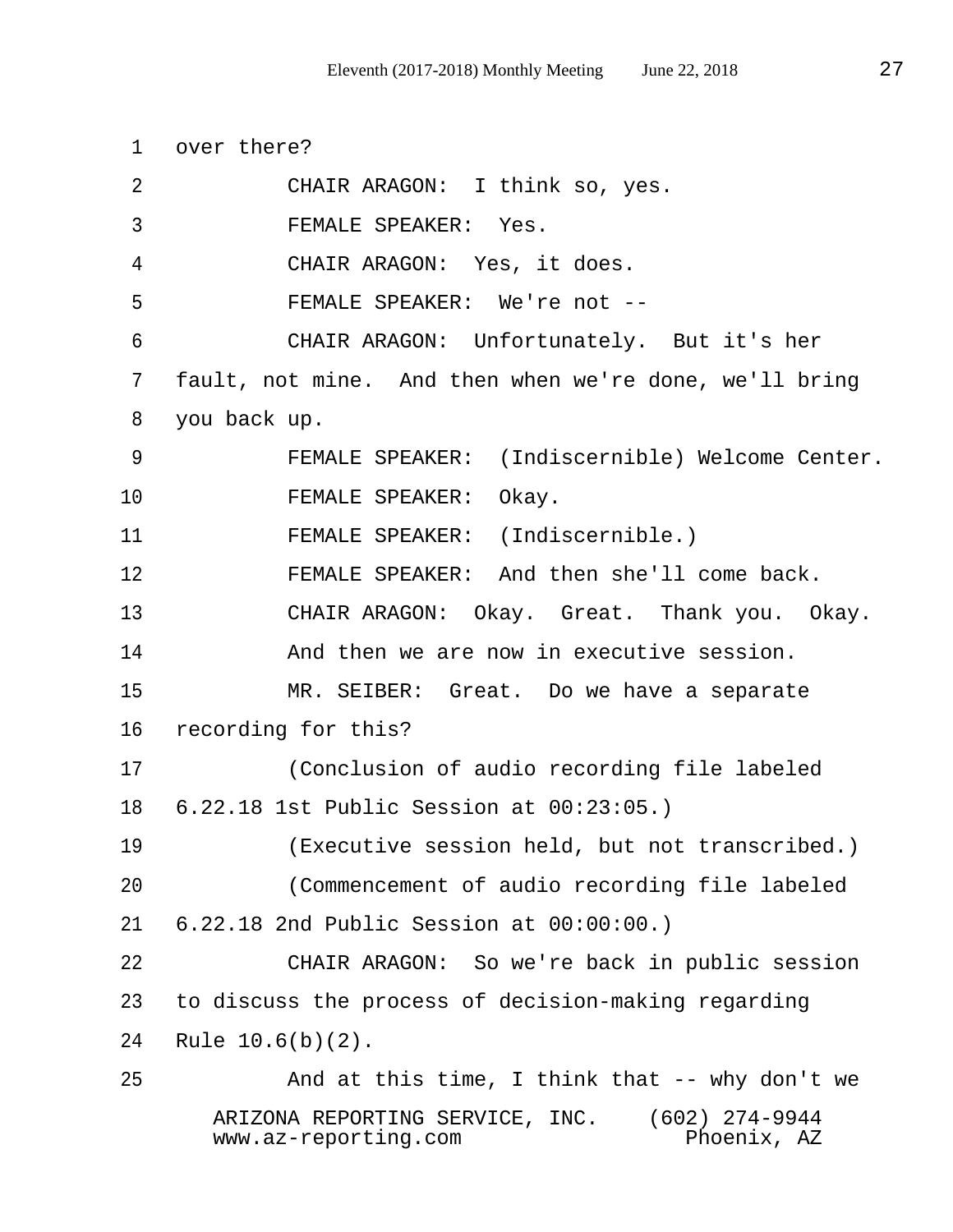1 open it up for discussion.

| $\overline{2}$ | So the Commission has been discussing this rule.                                      |
|----------------|---------------------------------------------------------------------------------------|
| $\mathsf{3}$   | And we think that it is a good idea to establish a                                    |
| 4              | working group of a couple of Commissioners, or however                                |
| 5              | many would like to be involved, in sort of creating new                               |
| 6              | language that helps clarify this rule further.                                        |
| 7              | And again, we want to determine, you know, do                                         |
| 8              | both parties need to be present? And confidentiality?                                 |
| 9              | So if someone would like -- do we need a -- we                                        |
| $10\,$         | probably need a motion to create a working group for                                  |
| 11             | this purpose?                                                                         |
| 12             | MR. SEIBER: I think it shores it up. Sure.                                            |
| 13             | Yeah.                                                                                 |
| 14             | CHAIR ARAGON: So I'll entertain a motion.                                             |
| 15             | COM. FABRIZIO: Yeah. I'll move to create a                                            |
| 16             | working group to further clarify the Rule $10.6(b)(2)$ .                              |
| 17             | CHAIR ARAGON: Great. And a second?                                                    |
| 18             | COM. GARCIA: Second.                                                                  |
| 19             | CHAIR ARAGON: Second. Okay. Discussion.                                               |
| 20             | So who from the Commission would like to be a                                         |
| 21             | part of this process? Commissioner Lewis, Commissioner                                |
| 22             | Garcia, Commissioner Elias, any interest?                                             |
| 23             | COM. ELIAS: Yeah.                                                                     |
| 24             | CHAIR ARAGON: Commissioner Elias. And I will                                          |
| 25             | as well. Okay. So -- and Commissioner Aragon. So that                                 |
|                | ARIZONA REPORTING SERVICE, INC. (602) 274-9944<br>Phoenix, AZ<br>www.az-reporting.com |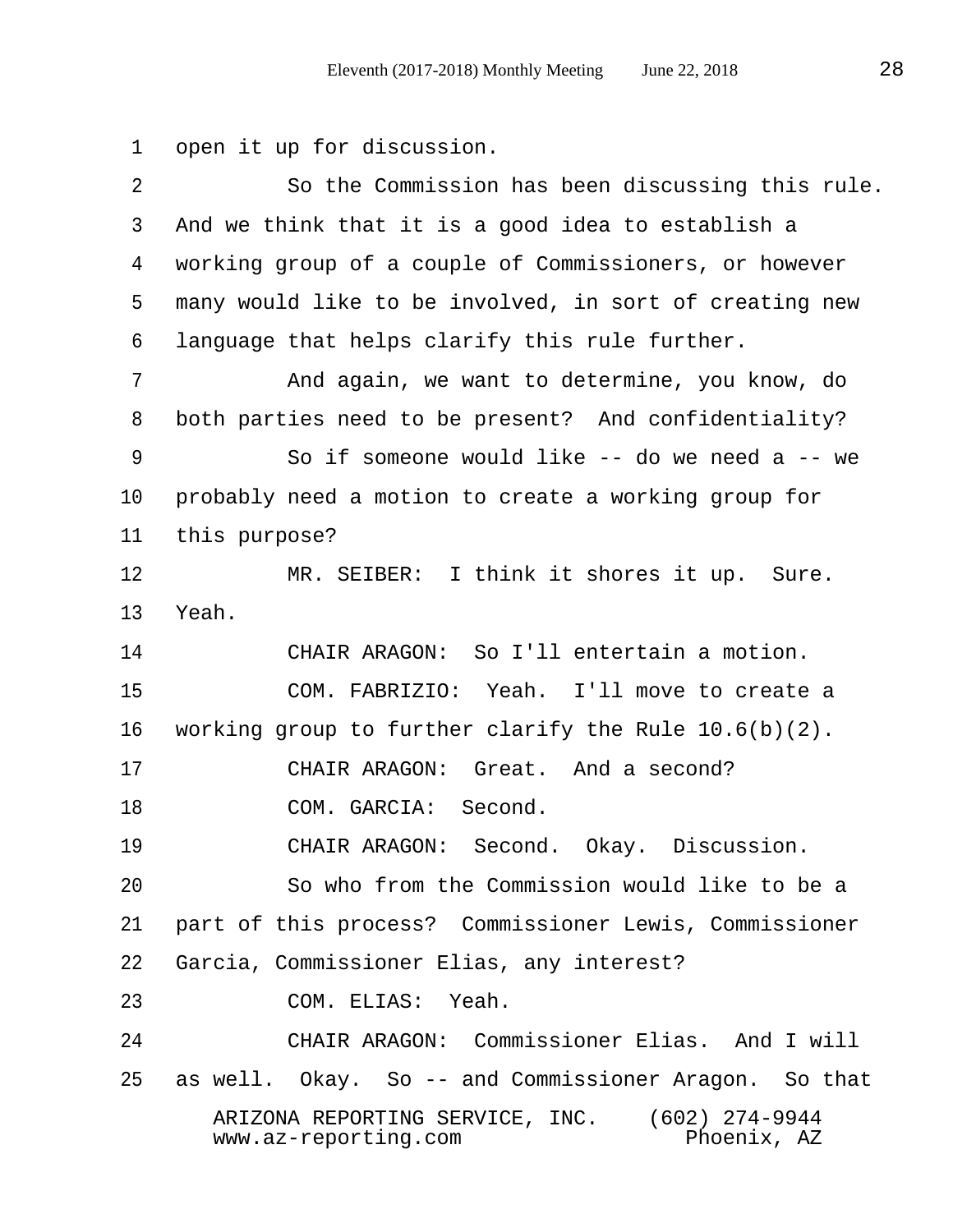1 will be the four of us. 2 So then do we -- does the Division then reach 3 out to, This is an Adriana "herd the cat" sort of 4 scenario, where you kind of send an e-mail, you find a 5 time that's convenient for all of us to meet? Great. 6 Okay. 7 COM. FABRIZIO: Can I just say one more thing on 8 the surface? 9 CHAIR ARAGON: Go ahead. Yeah. 10 COM. FABRIZIO: I do think we -- we talked about 11 a couple of things I think are worth resaying in the 12 discussion. 13 CHAIR ARAGON: Yeah. 14 COM. FABRIZIO: One is the concern -- there's 15 substantive concerns with the rule and how it affects 16 the Commission, and then there's some logistical 17 concerns about how it's implemented and how it might 18 conflict with other rules. 19 10 I am personally fully supportive of figuring out 20 the logistical concerns and making sure that works. 21 I also just want to touch on something about how 22 when -- you know, the more kind of open argument we 23 have -- not that I -- totally valid concerns that we 24 talked about from counsel. But I also, you know, I 25 do -- thinking about the Masterpiece case, I would say, ARIZONA REPORTING SERVICE, INC. (602) 274-9944  $www.az-reporting.com$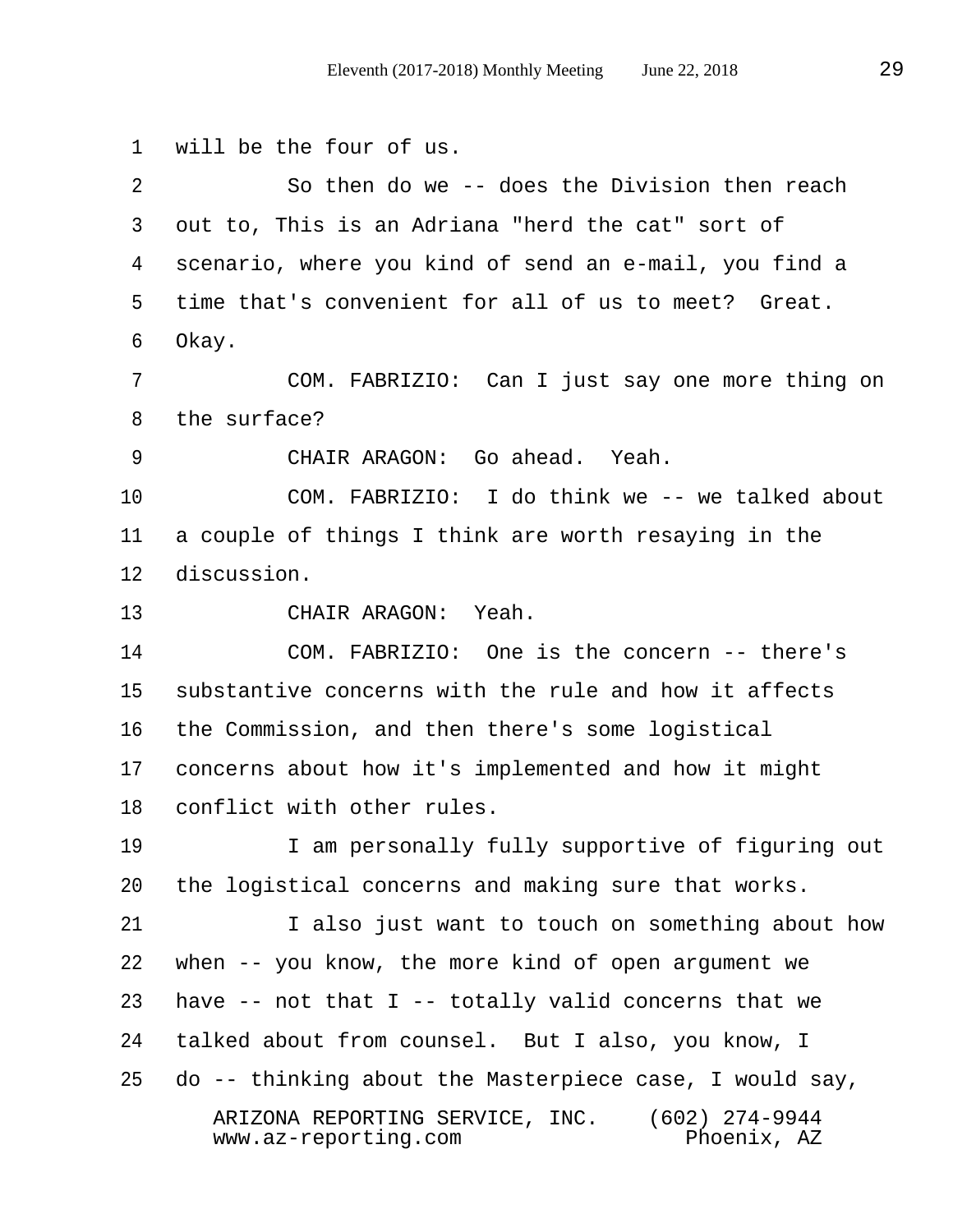1 as much as -- as much as I kind of took to heart the 2 opinion and what it said, I also very much stand behind 3 Commissioner Rice's statements. And as much -- I 4 wouldn't want to be in that position. But I also -- 5 there is a transparency there that I was actually proud 6 of what she said, and I agree with her.

 7 And from the kind of transparency perspective, I 8 would hate to personally be used in a case, but also 9 would rather have it be that than have it be kind of in 10 secret that it couldn't come out. There's -- there's a 11 part of me that's, like, whether or not the case is 12 right or I'm personally under scrutiny or candidly any 13 of you are under scrutiny for your thing, the thing I 14 like that there is a little bit of transparency there, 15 you know, as long as we're -- if we are being 16 respectful -- and I think she was.

17 And so I do -- you know, I think -- I almost 18 think of it in kind of the other conclusion, which is 19 that this was like a situation that was tough and her 20 comments got used publicly. And I think that's okay. 21 I'm almost glad that something the Commissioner said 22 ended up public and used, because I think it was the 23 right thing.

24 So there's part of me on this rule that's 25 thinking the kind of same substantive concerns, but I ARIZONA REPORTING SERVICE, INC. (602) 274-9944  $www.az-reporting.com$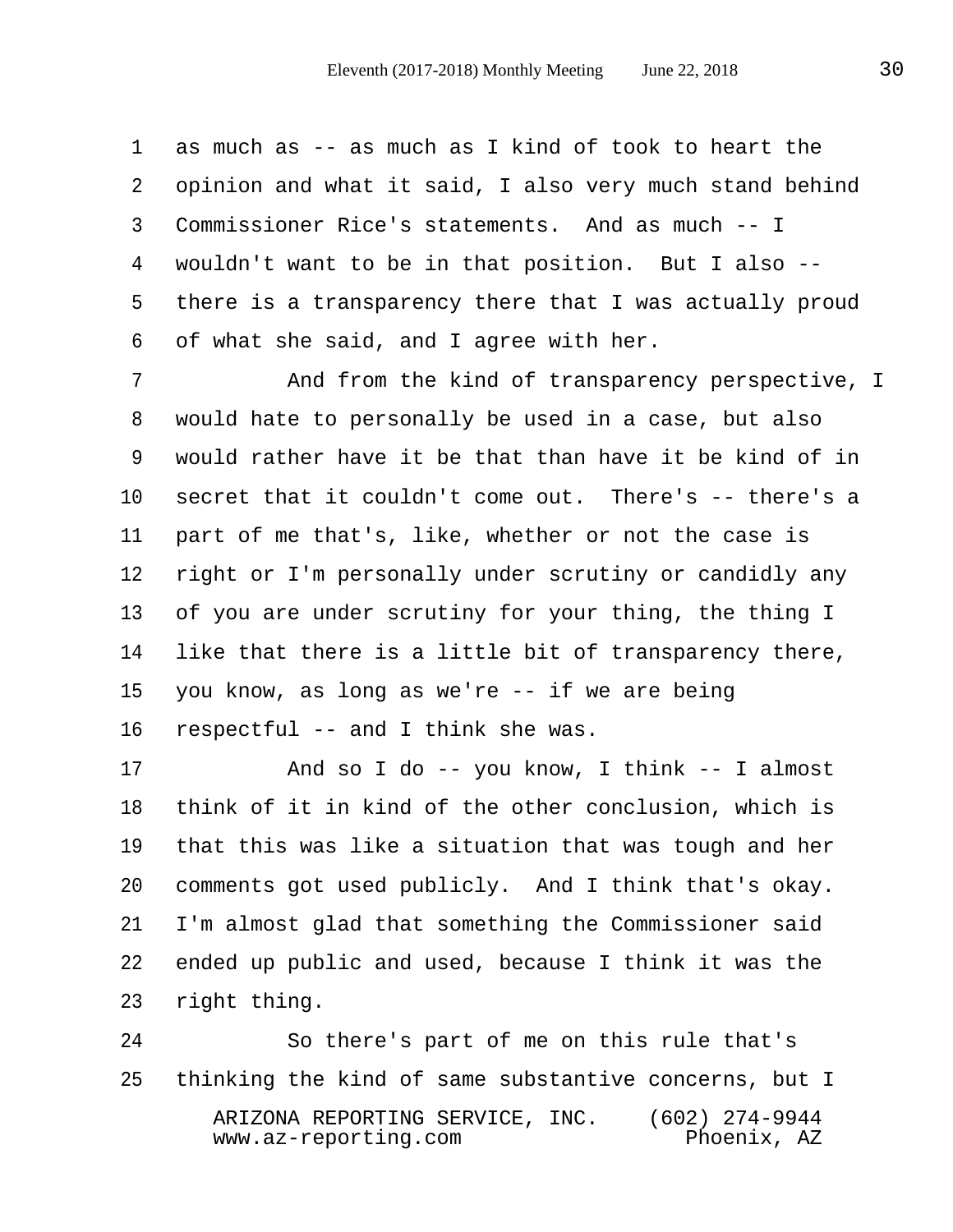1 come out on the other side. So I just -- I wanted to 2 say that.

 3 CHAIR ARAGON: Great. And I think if this is 4 the rule in its entirety that there needs to -- we need 5 to make sure that there's language in here that this 6 is -- this is discussed in public session, so that if 7 it's not included in there, I think that as much 8 information as we can provide to the Complainant that if 9 you -- if you're requesting oral argument, that these 10 are the steps that have -- you have to take. And so 11 that there's sort of even a -- almost a checklist.

12 COM. FABRIZIO: Right.

13 CHAIR ARAGON: You know, you have to sign the 14 confidentiality waiver; both parties have to agree to be 15 present; you know, that just as much information -- you 16 know, inform -- the discussion will occur in public 17 session; and even to the point of what they may and may 18 not present, I think is also of importance.

19 COM. FABRIZIO: Um-hmm.

20 CHAIR ARAGON: If we're going to -- if we're 21 going to sort of travel down this road of really 22 clarifying what this rule is, so that it's clear moving 23 forward, that we just -- I think the more information we 24 include in the rule --

25 COM. FABRIZIO: Right.

 ARIZONA REPORTING SERVICE, INC. (602) 274-9944  $www.az-reporting.com$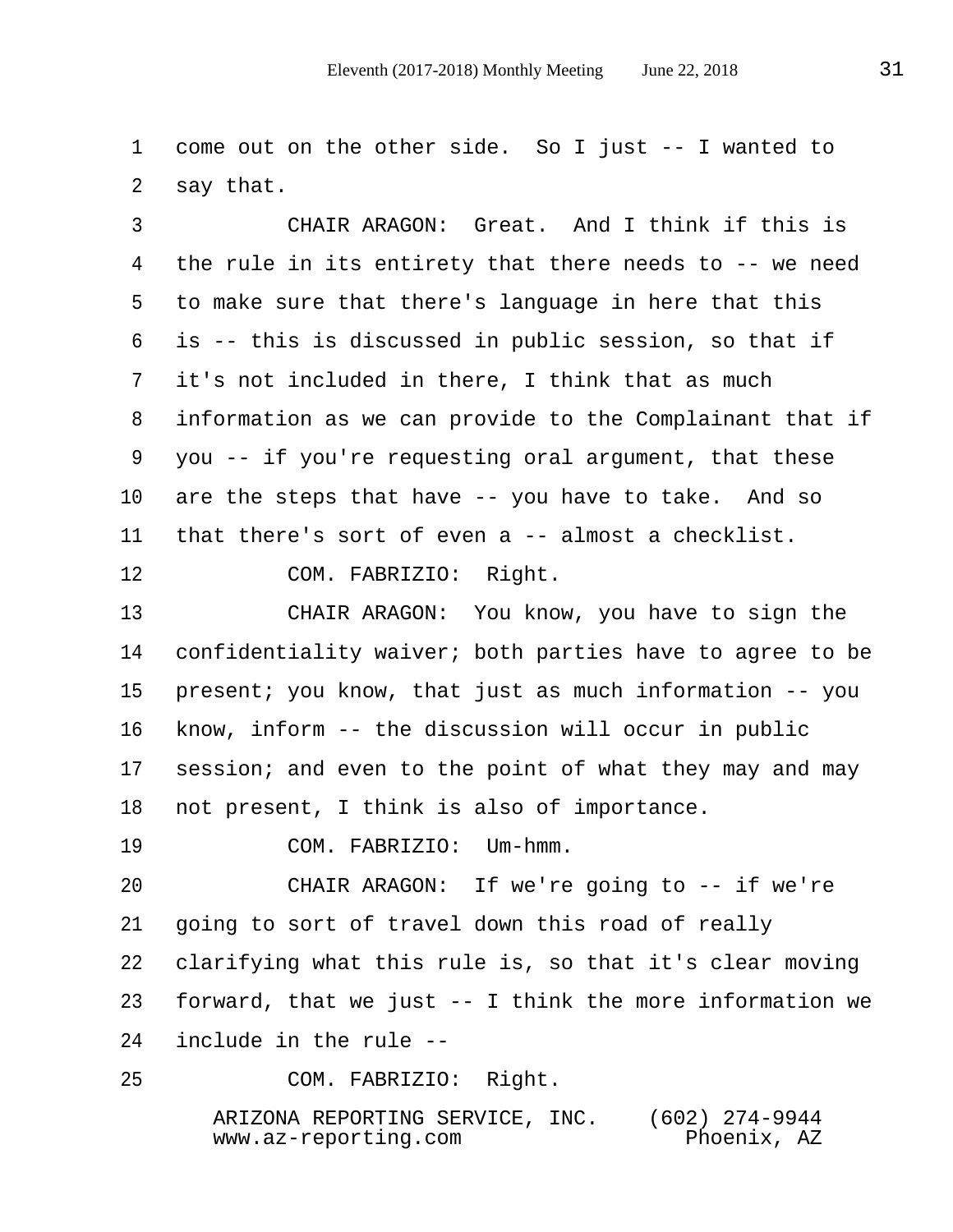1 CHAIR ARAGON: -- that I think transparent -- 2 again, to your point of transparency -- 3 COM. FABRIZIO: Right. 4 CHAIR ARAGON: -- that there's not, well, no, 5 that's not what -- that's what we thought this was going 6 to (indiscernible) you clearly -- you reviewed the 7 checklist. 8 Okay. Is it realistic to think that we can have 9 a new policy in place by the next Commission meeting in 10 July, with it being summer? Or do we want to -- 11 MR. SEIBER: Well, you're going to have to -- 12 you'll have to bring that back for the Commission to 13 vote on. 14 CHAIR ARAGON: Well, right. We have to -- we 15 have to create it first, yeah. 16 MR. SEIBER: Oh. 17 CHAIR ARAGON: Yeah. 18 MR. SEIBER: For the Committee to create it, 19 yeah. 20 CHAIR ARAGON: Yeah. For the Committee to 21 create or pre -- so what the process would be is the 22 Committee will meet to create a new rule; right; or an 23 amended rule? 24 MR. SEIBER: Or a -- well, a rule -- I think the 25 Committee is going to sort of flesh out what the options ARIZONA REPORTING SERVICE, INC. (602) 274-9944  $www.az-reporting.com$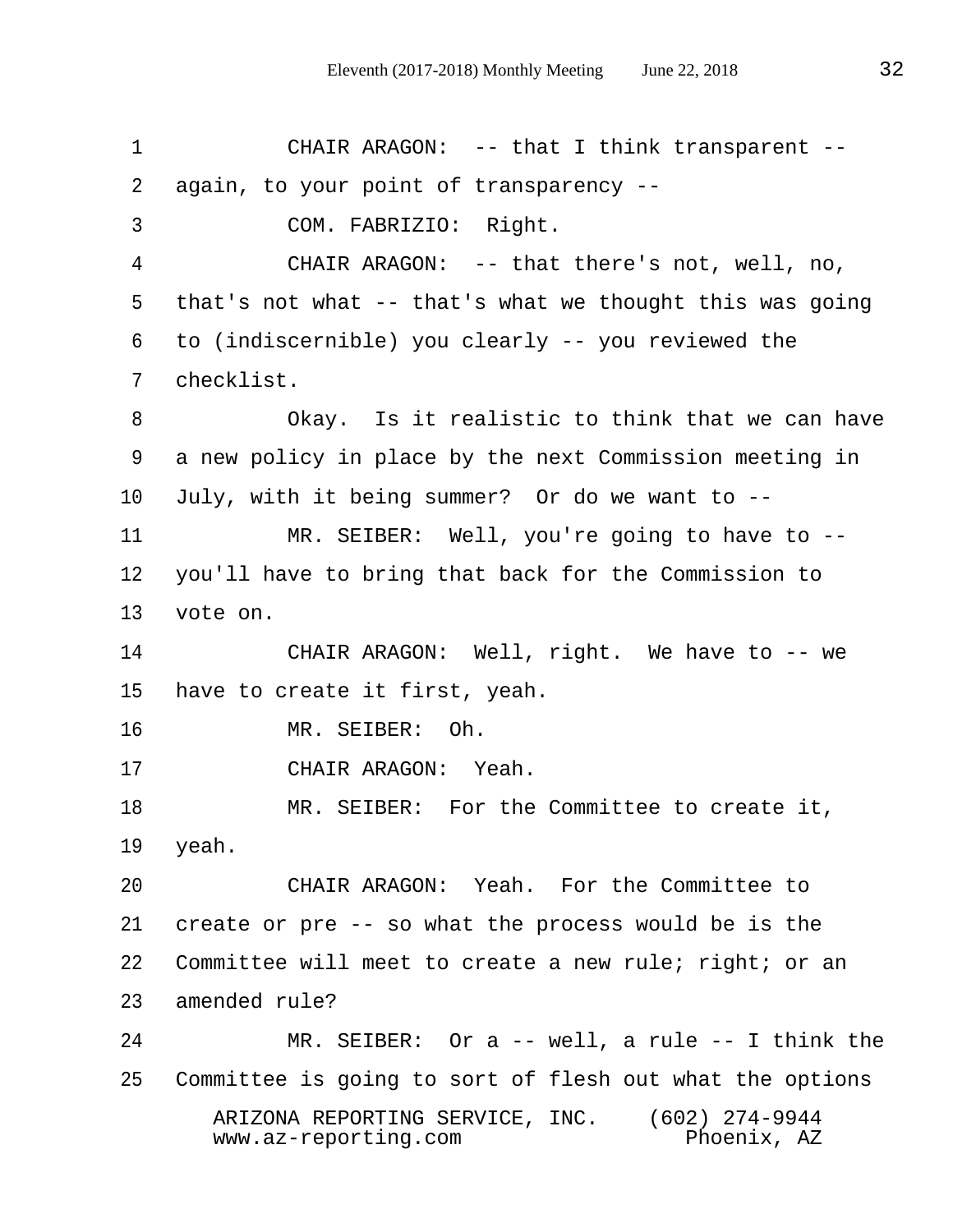1 are. 2 CHAIR ARAGON: Okay, uh-uh. 3 MR. SEIBER: Do we need to amend the rule? Can 4 we create a policy from within the rule? Or you know, 5 what -- what is the Committee thing that needs to happen 6 here? 7 CHAIR ARAGON: Got it. Okay. So to the 8 Committee that are involved, do we think within 30 -- 9 within the next 30 days that we -- we can have at least 10 one -- I mean, we may need more than one meeting. 11 FEMALE SPEAKER: One draft (indiscernible). 12 COM. GARCIA: I would defer to the AG. 13 CHAIR ARAGON: Yeah. You're out to be a part of 14 this too; right? 15 (Indiscernible - simultaneous speech.) 16 MR. SEIBER: Yeah. Well, I think -- I'm trying 17 to think. This is -- do I -- do you want me to be part 18 of your meetings? And -- or do you want to put 19 together -- does the Committee want to put together 20 something, ship it off to the AG's office -- 21 COM. LEWIS: Yes. 22 MR. SEIBER: -- for review? And maybe you could 23 have it to me by July. And then -- 24 CHAIR ARAGON: Okay. Let's do that. I think -- 25 COM. LEWIS: Yes. That makes more sense. ARIZONA REPORTING SERVICE, INC. (602) 274-9944  $www.az-reporting.com$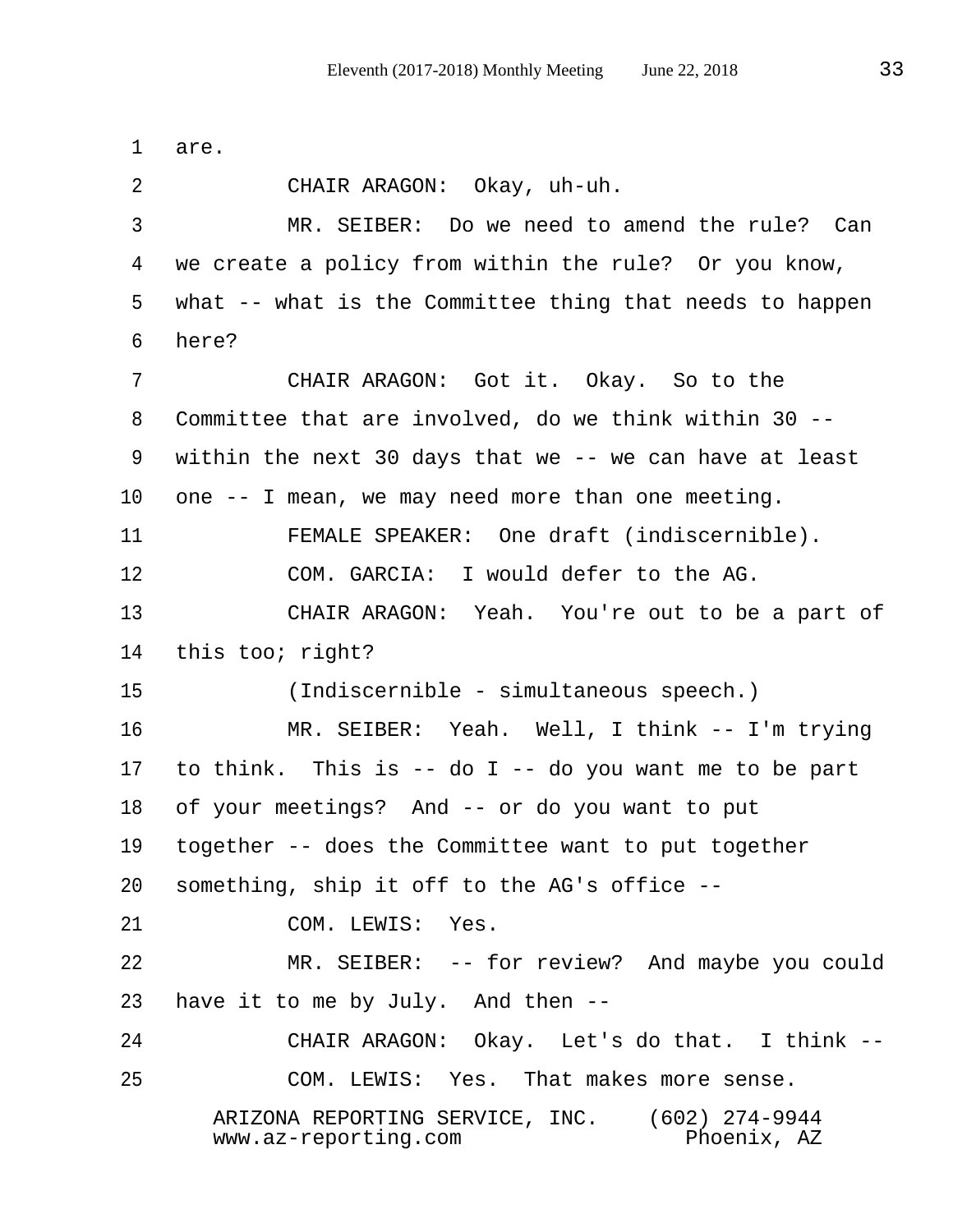1 CHAIR ARAGON: I think -- what is it, somebody 2 said slow is -- slow is better or something? 3 COM. LEWIS: Yes. 4 CHAIR ARAGON: What is it? There's a phrase 5 somewhere that -- do it right, not fast. 6 COM. LEWIS: Right. 7 CHAIR ARAGON: That's what it was, yes. So -- 8 COM. LEWIS: We might end up having some drafts, 9 you know. 10 CHAIR ARAGON: Yeah. Exactly. Okay. So I 11 think that -- I will -- the plan would be to have one 12 Committee meeting before the next Commission meeting, 13 which is July the 27th, I believe. 14 And then possibly have a draft to the Attorney 15 General's Office for review. And then the Commission 16 could vote -- the full Commission would vote on the new 17 rule, or the amended rule, at the August Commission 18 meeting. 19 MR. SEIBER: The policy. 20 CHAIR ARAGON: The policy. 21 MR. SEIBER: Yeah. 22 CHAIR ARAGON: Yeah. The policy. I keep saying 23 the rule. Sorry. 24 MR. SEIBER: We're not (indiscernible). 25 CHAIR ARAGON: Yeah. Policy, yeah. Okay. ARIZONA REPORTING SERVICE, INC. (602) 274-9944 www.az-reporting.com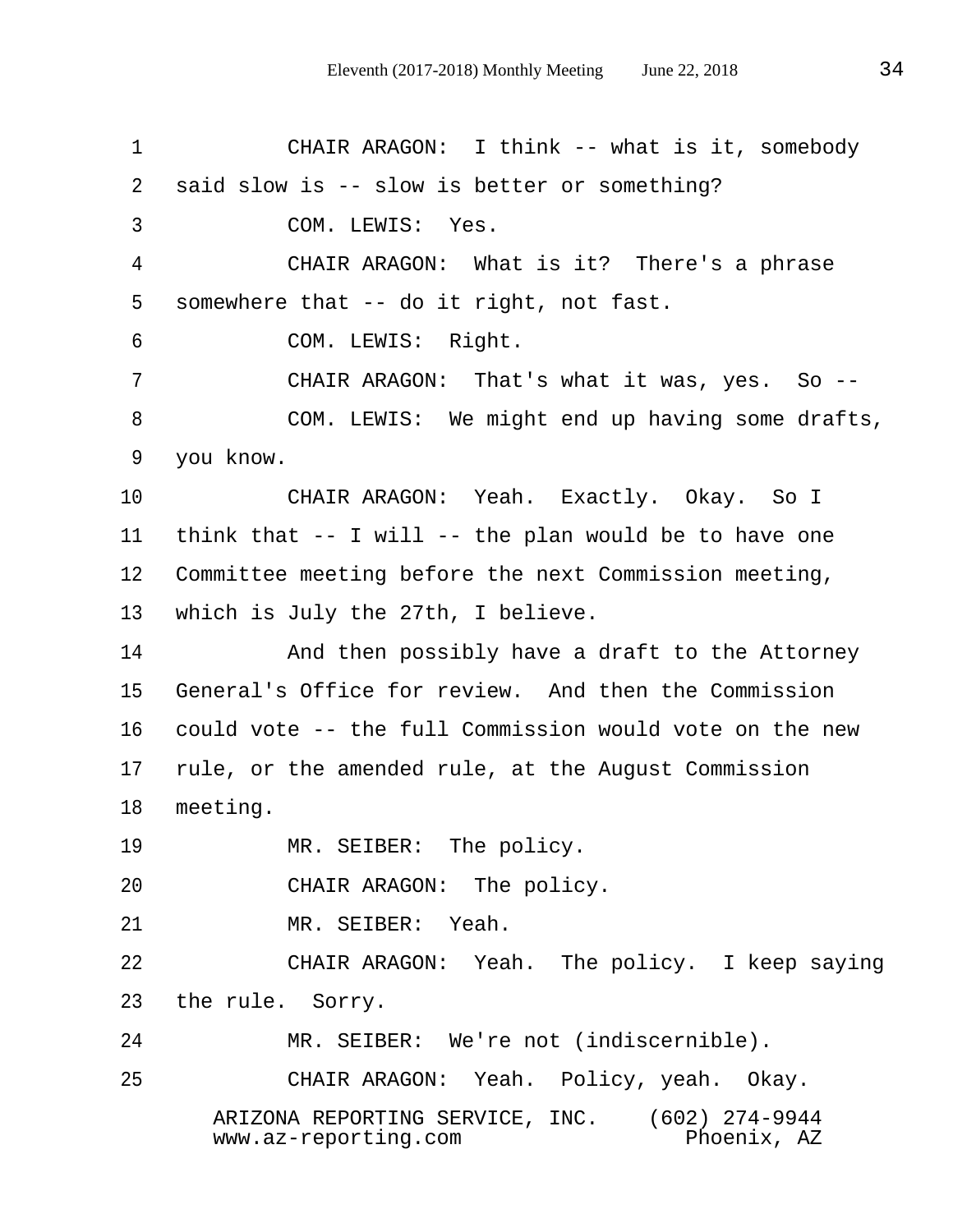1 MR. SEIBER: I just realize we have public that 2 we never let back in. I don't know who that -- 3 FEMALE SPEAKER: Oh. 4 MR. SEIBER: -- one lady was. 5 FEMALE SPEAKER: You know, she's a Staff. 6 MR. SEIBER: Oh, she's a Staff. 7 CHAIR ARAGON: Oh. And then Rita's son. 8 COM. LEWIS: Yeah. 9 CHAIR ARAGON: Okay. 10 COM. LEWIS: If he wants to come back, 11 (indiscernible). 12 CHAIR ARAGON: Yeah. Okay. 13 FEMALE SPEAKER: She said he doesn't have to 14 come back. 15 MR. SEIBER: Oh, he doesn't have to come back? 16 FEMALE SPEAKER: Yeah. 17 CHAIR ARAGON: Okay. Any further discussion? 18 FEMALE SPEAKER: I just texted him. I'm sorry. 19 CHAIR ARAGON: Any further discussion? 20 FEMALE SPEAKER: No. 21 CHAIR ARAGON: Okay. All those in favor signify 22 by saying aye. 23 (A chorus of ayes.) 24 CHAIR ARAGON: Opposed? Abstention? Okay. 25 That motion carries.

ARIZONA REPORTING SERVICE, INC. (602) 274-9944<br>www.az-reporting.com Phoenix, AZ www.az-reporting.com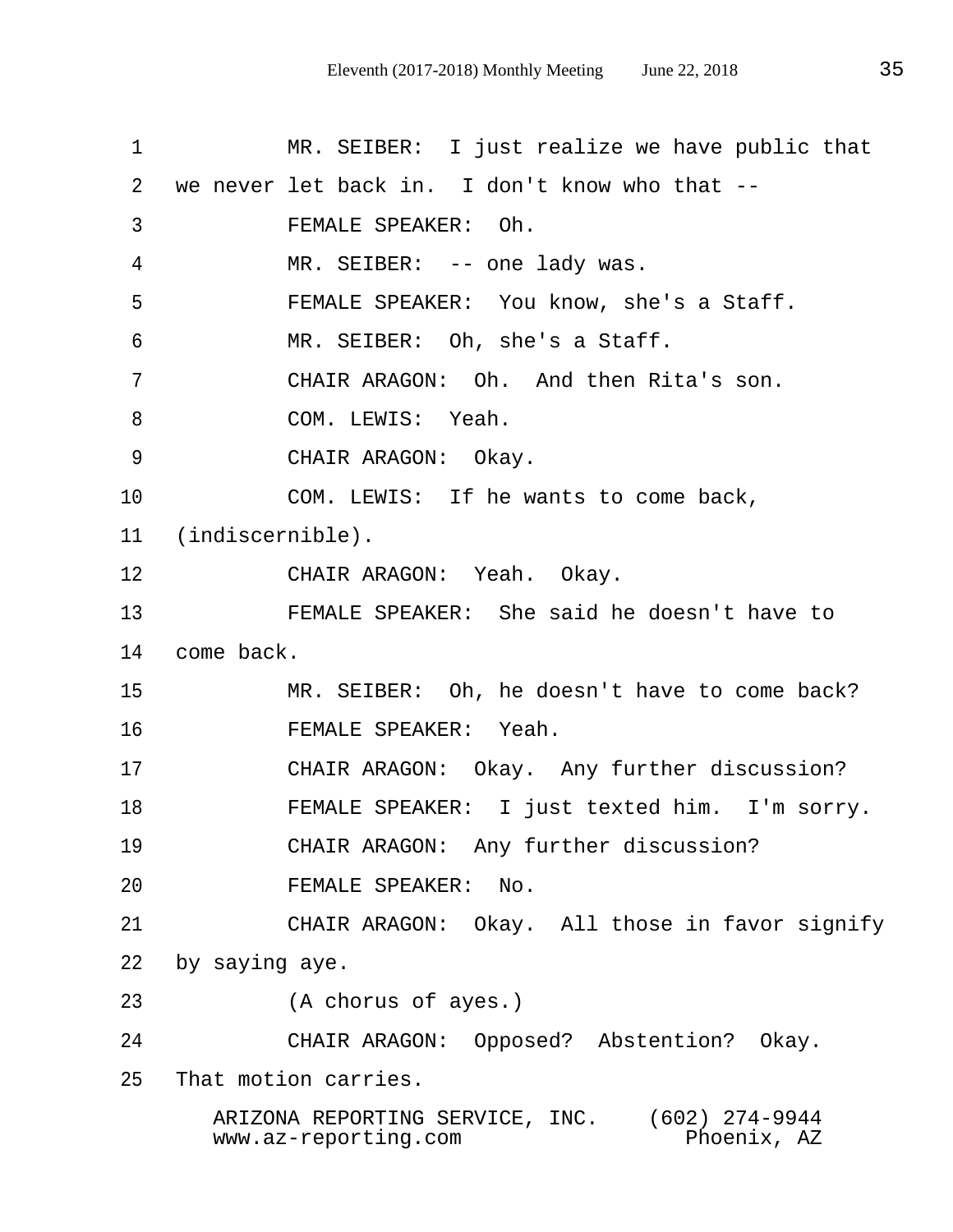1 FEMALE SPEAKER: Did -- was there a motion? 2 CHAIR ARAGON: Yeah. 3 FEMALE SPEAKER: First and second? 4 CHAIR ARAGON: Yes. 5 FEMALE SPEAKER: Was it? Sorry. 6 CHAIR ARAGON: Commissioner Fabrizio made the 7 motion. 8 FEMALE SPEAKER: Yes. 9 CHAIR ARAGON: And I forget -- Commissioner 10 Pocock seconded. 11 It'll be on the tape too. 12 No. And then the other item for discussion that 13 I want to just mention in public session -- and this is 14 sort of a question or just a comment of Billy is that 15 you'll -- the Commission has requested that the Attorney 16 General's Office review if we can have -- if the 17 Commission can have emergency Commission meetings if 18 oral arguments are presented so that we don't delay the 19 time frame of the Commission or the Division losing 20 jurisdiction. So I think that was the other sort of ask 21 that we -- that came out of our discussion is that it 22 would be beneficial to know, so that it's not a 30 days 23 and (indiscernible). 24 MALE SPEAKER: Right.

25 CHAIR ARAGON: Okay. Okay. All right. Any ARIZONA REPORTING SERVICE, INC. (602) 274-9944  $www.az-reporting.com$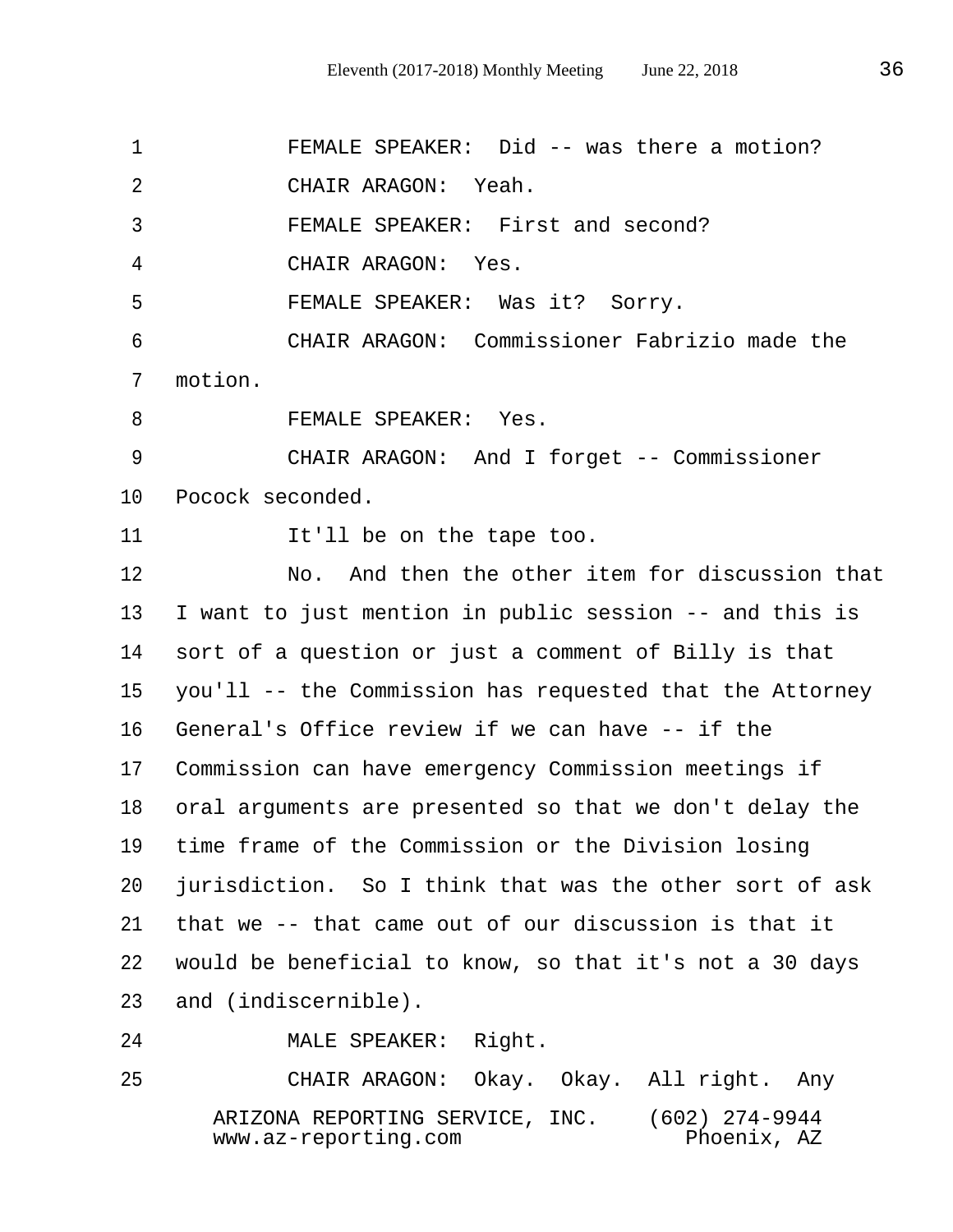1 other questions, comments on that process moving 2 forward? 3 COM. GARCIA: On that, I -- from your response, 4 if there's not a way for possibility, that it's -- that 5 number is set for us and not for the parties. 6 MR. SEIBER: Yeah. And I'll get the -- 7 COM. GARCIA: And I would ask you to just take a  $8$  look  $-$  9 MR. SEIBER: I'll get that and bring you the 10 exact language. 11 COM. GARCIA: Okay. 12 CHAIR ARAGON: Okay. 13 Next on the item is executive session. 14 FEMALE SPEAKER: I move that the Commission 15 enter into executive session at this time in order to 16 consider the following matters: 17 To address the following cases on the June 22nd, 18 2018, agenda for appeal or review, hearing worthiness 19 consideration, and settlements which are required to be 20 kept confidential pursuant to Sections 24-34-3063 and 21 24-6-4023 (a)(III) CRS, CP 218-272543, CH 2018-738266, 22 FE 2017-705809, FE 2018-502704, FE 2018-467368, FE 23 2018-334251, FH 2018-58 through 289, FH 2018-888481, FE 24 2017-887555, and FE 2017-298703. And for the purposes 25 of receiving legal advice pursuant to Sections 24-6-4023 ARIZONA REPORTING SERVICE, INC. (602) 274-9944  $www.az-reporting.com$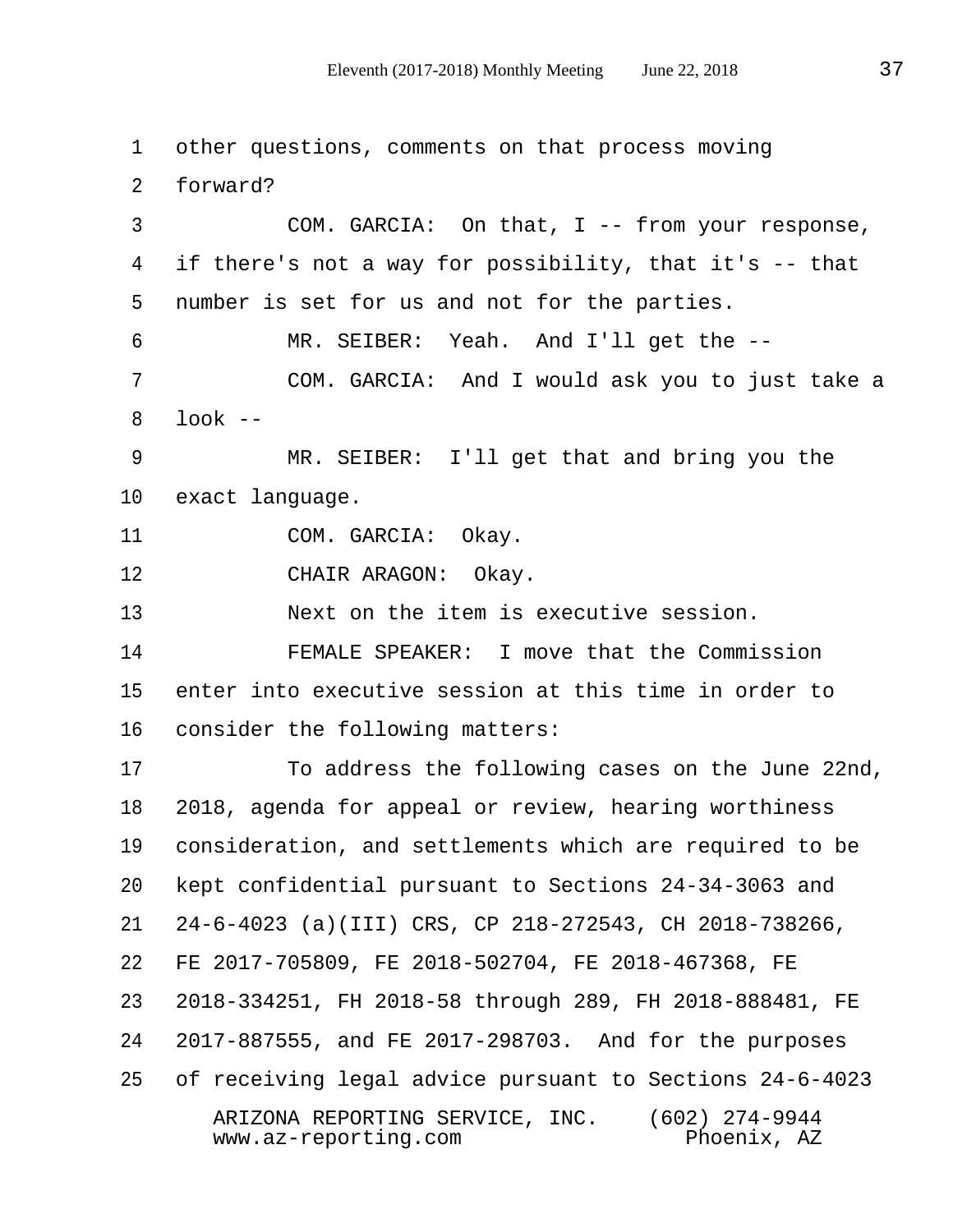1 (a)(II) Colorado Revised Statutes. 2 CHAIR ARAGON: Okay. 3 FEMALE SPEAKER: So second. 4 CHAIR ARAGON: Oh, second. 5 FEMALE SPEAKER: I'll second. 6 CHAIR ARAGON: Second? Any discussion? 7 Discussion? 8 Okay. We're now in the -- oh, all those in 9 favor, signify by saying aye. 10 (A chorus of ayes.) 11 CHAIR ARAGON: Okay. We're now in executive 12 session. So -- 13 (Conclusion of audio recording file labeled 14 6.22.18 2nd Public Session at 00:09:56.) 15 16 17 18 19 20 21 22 23 24 25 ARIZONA REPORTING SERVICE, INC. (602) 274-9944 www.az-reporting.com